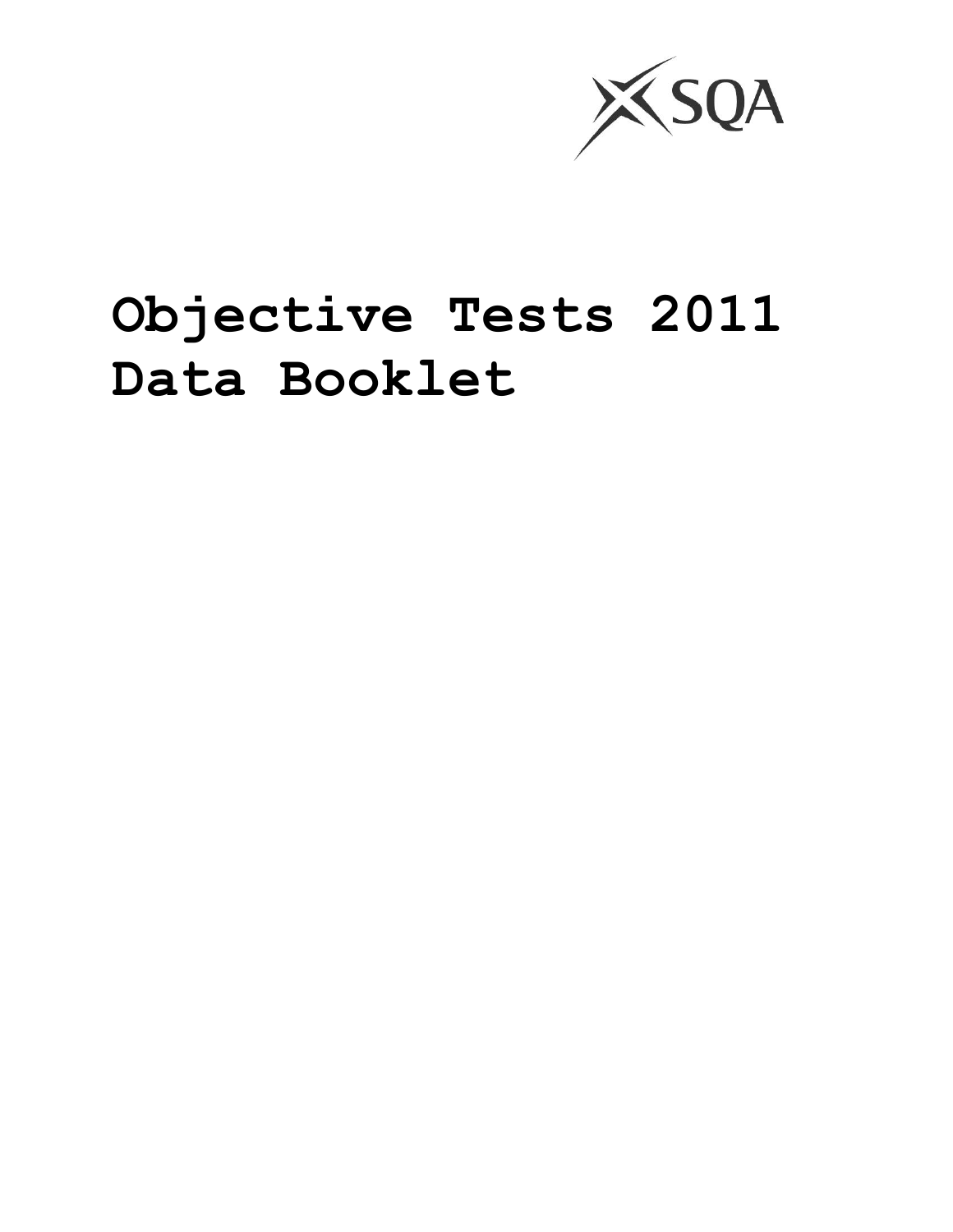

Biology Intermediate 1 2011

| Number of persons in test |                         | : 5,792 |
|---------------------------|-------------------------|---------|
| Average test score        | $\bullet$ and $\bullet$ | 12.58   |
| Average facility value    | $\mathbb{R}$            | 50.31   |
| Reliability               | $\mathcal{L}$           | 0.71    |

|              |               |                               |                       |                 |     |      | ွေ<br>Choosing option |       |                |               |
|--------------|---------------|-------------------------------|-----------------------|-----------------|-----|------|-----------------------|-------|----------------|---------------|
|              |               |                               | Item Key Content Area | Ability         | Fac | Disc | A                     | B     | C              | D             |
| $\mathbf 1$  | D             | 2<br>4                        | (iii)                 | KU              | 81  | 27   | 11                    | 5     | $\overline{2}$ | $81*$         |
| $\mathbf{2}$ | D             | 2<br>4                        | (iv)                  | KU              | 45  | 43   | 5                     | 24    | 26             | $45*$         |
| 3            | B             | 2<br>4                        | (iii)                 | PS4             | 49  | 33   | 6                     | $49*$ | 7              | 38            |
| 4            | D             | $\overline{2}$<br>4           | (iii)                 | PS4             | 29  | 20   | 6                     | 17    | 47             | $29*$         |
| 5            | D             | 2<br>$\mathbf{2}^{\prime}$    | (iii)                 | KU              | 22  | 8    | 30                    | 28    | 20             | $22*$         |
| 6            | Α             | 2<br>$\mathbf 1$              | (i)                   | KU              | 34  | 21   | $34*$                 | 20    | 20             | 25            |
| 7            | Α             | $\mathbf{2}$<br>2             | (v)                   | KU              | 42  | 33   | $42*$                 | 18    | 7              | 33            |
| 8            | $\mathsf{C}$  | $\mathbf{2}^{\prime}$<br>2    | (iii)                 | PS              | 93  | 13   | 3                     | 2     | $93*$          | $\mathbf{1}$  |
| 9            | D             | 3<br>$\mathbf{1}$             | (i)                   | ΚU              | 40  | 33   | 11                    | 26    | 22             | $40*$         |
| 10           | B             | 4<br>$\mathbf{1}$             | (iii)                 | KU              | 73  | 30   | 10                    | $73*$ | 6              | 10            |
| 11           | D             | $\mathbf 1$<br>$\overline{2}$ | (iii)                 | PS1             | 38  | 34   | 27                    | 13    | 21             | $38*$         |
| 12           | B             | 2<br>1                        | (iv)                  | KU              | 63  | 21   | 9                     | $63*$ | 22             | 6             |
| 13           | $\mathsf{C}$  | 2<br>1                        | (iv)                  | PS4             | 50  | 22   | 12                    | 25    | $50*$          | 12            |
| 14           | D             | 3<br>$\mathbf{1}$             | (i)                   | ΚU              | 29  | 20   | 21                    | 26    | 23             | $29*$         |
| 15           | Α             | $\overline{2}$<br>1           | (i)                   | KU              | 66  | 26   | 66*                   | 6     | 14             | 13            |
| 16           | $\mathsf{C}$  | $\mathbf{1}$<br>4             | (iv)                  | KU              | 36  | 18   | 29                    | 13    | $36*$          | 22            |
| 17           | B             | $\mathbf{1}$<br>4             | (v)                   | PS6             | 46  | 22   | 24                    | 46*   | 5              | 24            |
| 18           | B             | 3<br>3                        | (iii)                 | ΚU              | 54  | 33   | 12                    | $54*$ | 6              | 28            |
| 19           | D             | 3<br>2                        | (i)                   | ΚU              | 46  | 28   | 21                    | 15    | 18             | $46*$         |
| 20           | B             | $\overline{2}$<br>3           | (i)                   | PS4             | 52  | 30   | 8                     | $52*$ | 11             | 27            |
| 21           | Α             | $\mathbf{2}$<br>$\mathbf{1}$  | (iv)                  | ΚU              | 69  | 31   | $69*$                 | 12    | 16             | $\mathcal{S}$ |
| 22           | B             | 3<br>2                        |                       | PS <sub>5</sub> | 57  | 20   | 16                    | $57*$ | 9              | 18            |
| 23           | $\mathcal{C}$ | $\overline{2}$<br>3           |                       | PS              | 67  | 30   | 7                     | 22    | $67*$          | 4             |
| 24           | Α             | 3<br>3                        | (i)                   | KU              | 39  | 13   | $39*$                 | 25    | 16             | 20            |
| 25           | $\mathsf{C}$  | 3<br>$\mathbf{1}$             | (iii)                 | PS3             | 35  | 17   | 29                    | 27    | $35*$          | $\mathsf 9$   |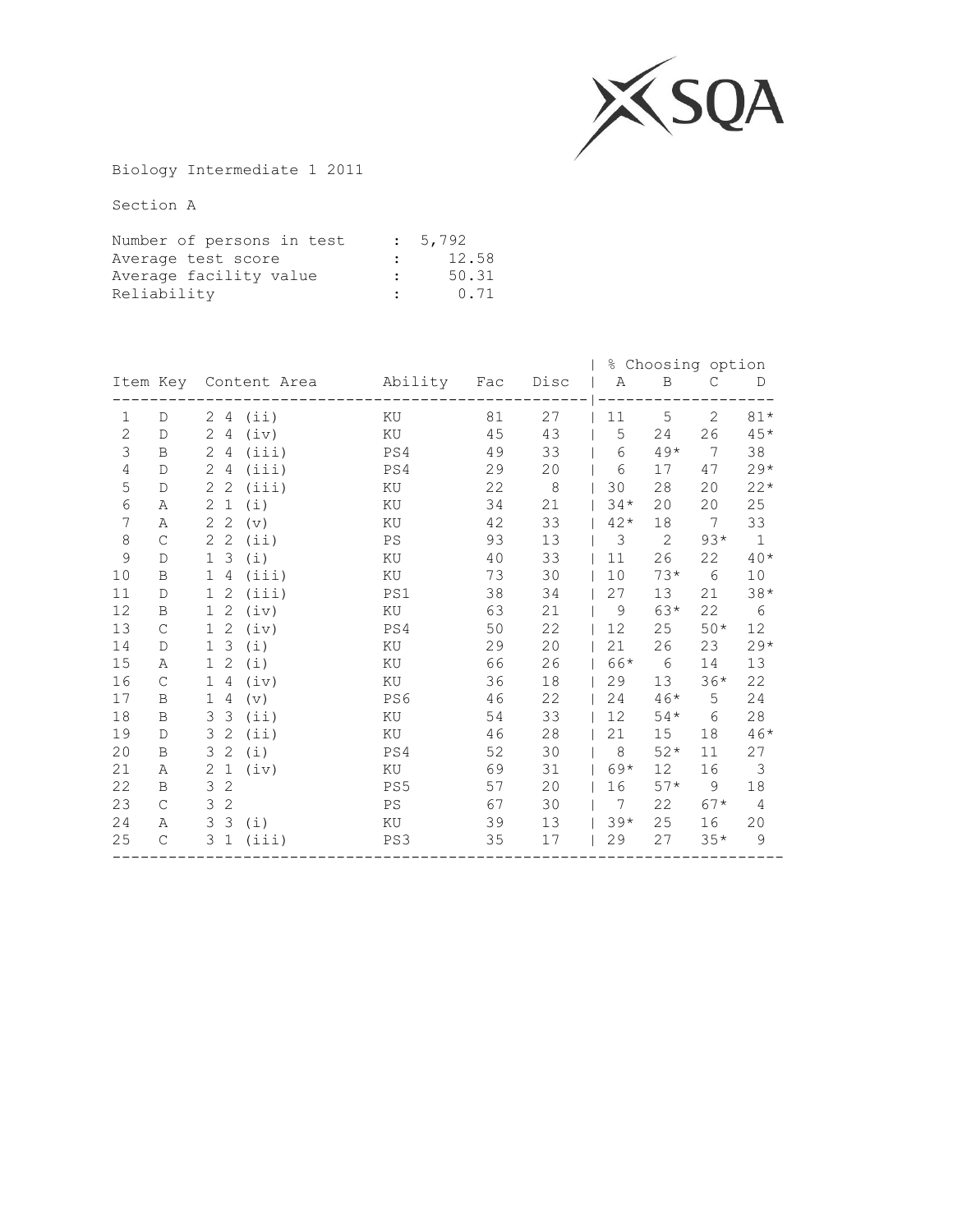

Biology Intermediate 2 2011

| Number of persons in test |              | : 7.476 |
|---------------------------|--------------|---------|
| Average test score        |              | 15.27   |
| Average facility value    | $\mathbf{r}$ | 61.06   |
| Reliability               | $\mathbb{R}$ | 0.79    |

| Ability<br>Disc<br>Item Key Content Area<br>B<br>Fac<br>A<br>D<br>C<br>3<br>26<br>20<br>$70*$<br>$\mathbf{1}$<br>70<br>7<br>b<br>(i)<br>$\mathbf{1}$<br>KU<br>D<br>$\overline{c}$<br>23<br>28<br>29<br>$42*$<br>$6\overline{6}$<br>$\mathbf b$<br>(i)<br>KU<br>42<br>B<br>$\mathbf{1}$<br>3<br>38<br>19<br>7<br>14<br>60<br>$60*$<br>$\mathsf{C}$<br>d <sub>1</sub><br>(i)<br>$\mathbf{1}$<br>KU<br>35<br>12<br>$34*$<br>4<br>34<br>23<br>d <sub>1</sub><br>(iii)<br>KU<br>30<br>$\mathbf{1}$<br>D<br>5<br>59<br>39<br>18<br>(iii)<br>PS4<br>$59*$<br>11<br>13<br>Α<br>$\mathbf{1}$<br>$\epsilon$<br>1<br>9<br>6<br>72<br>36<br>5<br>$72*$<br>-2<br>14<br>$\mathbf{1}$<br>$\mathsf{e}% _{t}\left( t\right)$<br>(i)<br>PS3<br>D<br>7<br>$39*$<br>12<br>39<br>16<br>39<br>(i)<br>10<br>B<br>$\mathbf{1}$<br>$\mathrel{\mathop{\mathrm{e}}\nolimits}$<br>-2<br>ΚU<br>5<br>8<br>5<br>89<br>23<br>$\mathbf{1}$<br>$89*$<br>(i)<br>PS1<br>$\mathsf{C}$<br>1 e<br>1<br>- 2<br>9<br>13<br>36<br>$\overline{2}$<br>b<br>1<br>(i)<br>PS3<br>61<br>21<br>$61*$<br>B<br>4<br>$43*$<br>2<br>53<br>10<br>2a2<br>(iii)<br>43<br>38<br>$\mathbf{1}$<br>PS4<br>D<br>11<br>43<br>36<br>33<br>$43*$<br>$\overline{1}$<br>24<br>$\mathbf{2}^{\circ}$<br>b<br>2<br>PS3<br>B<br>(viii)<br>3<br>87<br>3<br>7<br>$87*$<br>12<br>2a2<br>(iii)<br>PS6<br>24<br>$\mathsf{C}$<br>32<br>15<br>13<br>13<br>2 b<br>-2<br>55<br>$55*$<br>16<br>Α<br>(xiv)<br>KU |         |
|---------------------------------------------------------------------------------------------------------------------------------------------------------------------------------------------------------------------------------------------------------------------------------------------------------------------------------------------------------------------------------------------------------------------------------------------------------------------------------------------------------------------------------------------------------------------------------------------------------------------------------------------------------------------------------------------------------------------------------------------------------------------------------------------------------------------------------------------------------------------------------------------------------------------------------------------------------------------------------------------------------------------------------------------------------------------------------------------------------------------------------------------------------------------------------------------------------------------------------------------------------------------------------------------------------------------------------------------------------------------------------------------------------------------------------|---------|
|                                                                                                                                                                                                                                                                                                                                                                                                                                                                                                                                                                                                                                                                                                                                                                                                                                                                                                                                                                                                                                                                                                                                                                                                                                                                                                                                                                                                                                 |         |
|                                                                                                                                                                                                                                                                                                                                                                                                                                                                                                                                                                                                                                                                                                                                                                                                                                                                                                                                                                                                                                                                                                                                                                                                                                                                                                                                                                                                                                 |         |
|                                                                                                                                                                                                                                                                                                                                                                                                                                                                                                                                                                                                                                                                                                                                                                                                                                                                                                                                                                                                                                                                                                                                                                                                                                                                                                                                                                                                                                 |         |
|                                                                                                                                                                                                                                                                                                                                                                                                                                                                                                                                                                                                                                                                                                                                                                                                                                                                                                                                                                                                                                                                                                                                                                                                                                                                                                                                                                                                                                 |         |
|                                                                                                                                                                                                                                                                                                                                                                                                                                                                                                                                                                                                                                                                                                                                                                                                                                                                                                                                                                                                                                                                                                                                                                                                                                                                                                                                                                                                                                 |         |
|                                                                                                                                                                                                                                                                                                                                                                                                                                                                                                                                                                                                                                                                                                                                                                                                                                                                                                                                                                                                                                                                                                                                                                                                                                                                                                                                                                                                                                 |         |
|                                                                                                                                                                                                                                                                                                                                                                                                                                                                                                                                                                                                                                                                                                                                                                                                                                                                                                                                                                                                                                                                                                                                                                                                                                                                                                                                                                                                                                 |         |
|                                                                                                                                                                                                                                                                                                                                                                                                                                                                                                                                                                                                                                                                                                                                                                                                                                                                                                                                                                                                                                                                                                                                                                                                                                                                                                                                                                                                                                 |         |
|                                                                                                                                                                                                                                                                                                                                                                                                                                                                                                                                                                                                                                                                                                                                                                                                                                                                                                                                                                                                                                                                                                                                                                                                                                                                                                                                                                                                                                 |         |
|                                                                                                                                                                                                                                                                                                                                                                                                                                                                                                                                                                                                                                                                                                                                                                                                                                                                                                                                                                                                                                                                                                                                                                                                                                                                                                                                                                                                                                 |         |
|                                                                                                                                                                                                                                                                                                                                                                                                                                                                                                                                                                                                                                                                                                                                                                                                                                                                                                                                                                                                                                                                                                                                                                                                                                                                                                                                                                                                                                 |         |
|                                                                                                                                                                                                                                                                                                                                                                                                                                                                                                                                                                                                                                                                                                                                                                                                                                                                                                                                                                                                                                                                                                                                                                                                                                                                                                                                                                                                                                 |         |
|                                                                                                                                                                                                                                                                                                                                                                                                                                                                                                                                                                                                                                                                                                                                                                                                                                                                                                                                                                                                                                                                                                                                                                                                                                                                                                                                                                                                                                 |         |
|                                                                                                                                                                                                                                                                                                                                                                                                                                                                                                                                                                                                                                                                                                                                                                                                                                                                                                                                                                                                                                                                                                                                                                                                                                                                                                                                                                                                                                 |         |
| 25<br>2<br>b<br>2<br>40<br>$49*$<br>24<br>$\overline{2}$<br>49<br>(v) / (vi)<br>ΚU                                                                                                                                                                                                                                                                                                                                                                                                                                                                                                                                                                                                                                                                                                                                                                                                                                                                                                                                                                                                                                                                                                                                                                                                                                                                                                                                              | 14<br>Α |
| 2<br>17<br>15<br>15<br>$\mathcal{C}$<br>2 b<br>67<br>36<br>$67*$<br>-2<br>(x)<br>KU                                                                                                                                                                                                                                                                                                                                                                                                                                                                                                                                                                                                                                                                                                                                                                                                                                                                                                                                                                                                                                                                                                                                                                                                                                                                                                                                             |         |
| 3<br>83<br>32<br>7<br>16<br>$\mathcal{C}$<br>2 b<br>-2<br>7<br>$83*$<br>(xi)<br>KU                                                                                                                                                                                                                                                                                                                                                                                                                                                                                                                                                                                                                                                                                                                                                                                                                                                                                                                                                                                                                                                                                                                                                                                                                                                                                                                                              |         |
| 17<br>17<br>2 b<br>67<br>$67*$<br>12<br>-2<br>(xiii)<br>KU<br>34<br>4<br>Α                                                                                                                                                                                                                                                                                                                                                                                                                                                                                                                                                                                                                                                                                                                                                                                                                                                                                                                                                                                                                                                                                                                                                                                                                                                                                                                                                      |         |
| 10<br>7<br>$70*$<br>18<br>3a1<br>70<br>40<br>12<br>(iv)<br>PS4<br>D                                                                                                                                                                                                                                                                                                                                                                                                                                                                                                                                                                                                                                                                                                                                                                                                                                                                                                                                                                                                                                                                                                                                                                                                                                                                                                                                                             |         |
| 3<br>72<br>28<br>$72*$<br>$\mathbf{2}$<br>19<br>a 2<br>10<br>15<br>B<br>(v)<br>ΚU                                                                                                                                                                                                                                                                                                                                                                                                                                                                                                                                                                                                                                                                                                                                                                                                                                                                                                                                                                                                                                                                                                                                                                                                                                                                                                                                               |         |
| $62*$<br>6<br>20<br>3<br>$\mathbf b$<br>62<br>35<br>19<br>13<br>B<br>(i)<br>ΚU                                                                                                                                                                                                                                                                                                                                                                                                                                                                                                                                                                                                                                                                                                                                                                                                                                                                                                                                                                                                                                                                                                                                                                                                                                                                                                                                                  |         |
| 43<br>35<br>23<br>21<br>3<br>20<br>$\mathsf{C}$<br>PS3<br>$20*$<br>(i)<br>14<br>$\mathtt{C}$<br>- 1                                                                                                                                                                                                                                                                                                                                                                                                                                                                                                                                                                                                                                                                                                                                                                                                                                                                                                                                                                                                                                                                                                                                                                                                                                                                                                                             |         |
| 22<br>30<br>19<br>$\overline{2}$<br>$78*$<br>3<br>78<br>1<br>(i)<br>KU<br>$\mathbf{1}$<br>D<br>$\mathsf{C}$                                                                                                                                                                                                                                                                                                                                                                                                                                                                                                                                                                                                                                                                                                                                                                                                                                                                                                                                                                                                                                                                                                                                                                                                                                                                                                                     |         |
| 3<br>3<br>23<br>$82*$<br>12 <sup>2</sup><br>82<br>31<br>3<br>a 2<br>Α<br>(iii)<br>KU                                                                                                                                                                                                                                                                                                                                                                                                                                                                                                                                                                                                                                                                                                                                                                                                                                                                                                                                                                                                                                                                                                                                                                                                                                                                                                                                            |         |
| 68*<br>3<br>68<br>26<br>5<br>20<br>6<br>24<br>B<br>a 2<br>(iv)<br>PS1                                                                                                                                                                                                                                                                                                                                                                                                                                                                                                                                                                                                                                                                                                                                                                                                                                                                                                                                                                                                                                                                                                                                                                                                                                                                                                                                                           |         |
| 25<br>3a2<br>57<br>27<br>$57*$<br>16<br>13<br>13<br>(iv)<br>Α<br>ΚU                                                                                                                                                                                                                                                                                                                                                                                                                                                                                                                                                                                                                                                                                                                                                                                                                                                                                                                                                                                                                                                                                                                                                                                                                                                                                                                                                             |         |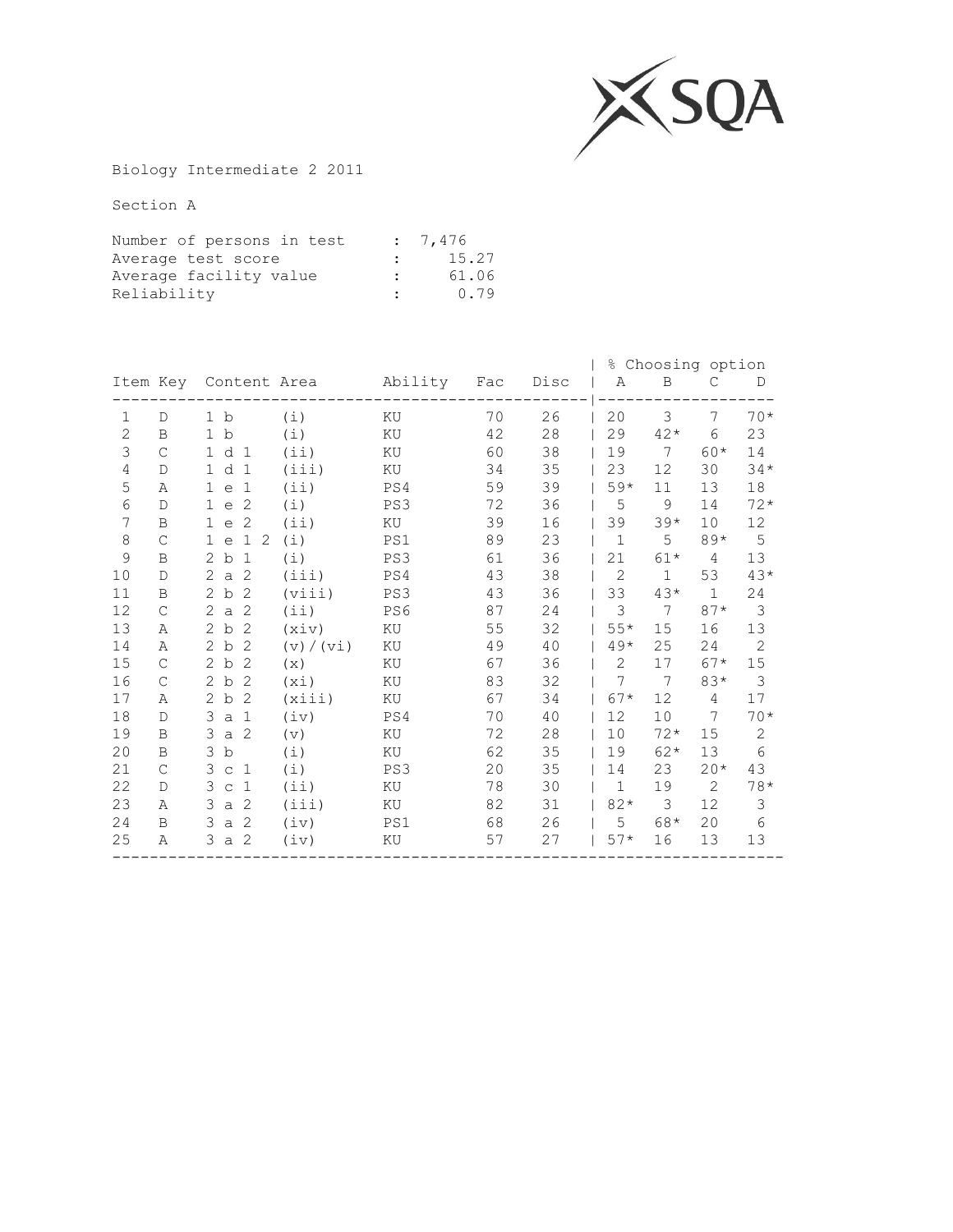

Biology Higher 2011

| Number of persons in test |              | : 9.761                |
|---------------------------|--------------|------------------------|
| Average test score        |              | : 20.64                |
| Average facility value    | $\mathbf{r}$ | 68.80                  |
| Reliability               |              | 0.76<br><b>Britain</b> |

|                |              |                                                          |          |         |     |      |                |                | % Choosing option |                |
|----------------|--------------|----------------------------------------------------------|----------|---------|-----|------|----------------|----------------|-------------------|----------------|
| Item Key       |              | Content Area                                             |          | Ability | Fac | Disc | Α              | $\mathbf B$    | $\mathcal{C}$     | D              |
| 1              | C            | $1\ a$                                                   | (i)      | PS7     | 47  | 9    | 45             | 4              | $47*$             | 4              |
| $\overline{c}$ | Α            | 1 b 1                                                    | (i)      | PS1     | 78  | 27   | $78*$          | 6              | 5                 | 11             |
| $\mathsf 3$    | $\mathsf C$  | $\mathbf{1}$<br>$\mathtt{C}$                             | (i)      | KU      | 94  | 18   | $\overline{c}$ | $\overline{2}$ | $94*$             | $\mathfrak{Z}$ |
| 4              | D            | $\mathbf{1}$<br>$\mathsf{C}$                             | (iv)     | KU      | 83  | 34   | 3              | 4              | 9                 | $83*$          |
| 5              | B            | $\mathbf{1}$<br>$\mathsf C$                              | (i)      | PS3     | 73  | 24   | 9              | $73*$          | 14                | 4              |
| 6              | D            | d<br>$\mathbf{1}$                                        | (i)      | ΚU      | 85  | 30   | 5              | $\mathbf{2}$   | 8                 | $85*$          |
| 7              | $\mathsf{C}$ | $\mathbf{1}$<br>d                                        | (iii)    | PS3     | 87  | 30   | 7              | $\overline{2}$ | $87*$             | 4              |
| 8              | Α            | d<br>$\mathbf{1}$                                        | (ii/iii) | ΚU      | 69  | 36   | 69*            | 23             | 7                 | $\mathbf 1$    |
| 9              | Α            | $\mathbf{1}$<br>d                                        | (iii)    | KU      | 65  | 30   | $65*$          | 17             | 5                 | 13             |
| 10             | D            | $\mathbf{1}$<br>$\mathrel{\mathop{\mathrm{e}}\nolimits}$ | (iii)    | KU      | 61  | 26   | 15             | 13             | 11                | 61*            |
| 11             | B            | $\overline{2}$<br>$\mathsf a$                            | (i)      | PS3     | 60  | 24   | 17             | 60*            | 7                 | 16             |
| 12             | B            | $\overline{2}$<br>a <sub>1</sub>                         | (iii)    | PS7     | 63  | 30   | 15             | $63*$          | 15                | 7              |
| 13             | $\mathbb D$  | $\overline{2}$<br>$\mathsf a$<br>2                       | (i)      | KU      | 57  | 26   | 29             | 5              | 9                 | $57*$          |
| 14             | D            | $\overline{2}$<br>$\mathsf{a}$<br>-3                     | (iii)    | PS3     | 36  | 28   | 4              | 50             | 10                | $36*$          |
| 15             | Α            | 2<br>b<br>$\mathbf{1}$                                   | (iii)    | KU      | 51  | 26   | $51*$          | 9              | 29                | 10             |
| 16             | $\mathsf C$  | $\mathbf{2}^{\prime}$<br>$\mathbf b$<br>$\mathbf{1}$     | (v)      | PS3     | 78  | 33   | 4              | 14             | $78*$             | $\mathsf S$    |
| 17             | B            | 2<br>$\mathsf C$<br>$\mathbf{1}$<br>p                    | (i)      | PS6     | 71  | 18   | 8              | $71*$          | 18                | 3              |
| 18             | Α            | 2<br>$\mathbf{1}$<br>$\mathtt{C}$<br>$\mathcal{D}$       | (iii)    | KU      | 55  | 31   | $55*$          | 12             | 27                | 5              |
| 19             | B            | 2<br>$\overline{2}$<br>$\mathtt{C}$                      | (iii)    | KU      | 66  | 26   | 8              | 66*            | 15                | 11             |
| 20             | $\mathsf{C}$ | 2 p<br>$\mathbf{2}^{\prime}$<br>$\mathtt{C}$             | (iii)    | ΚU      | 78  | 34   | 4              | 9              | $78*$             | 10             |
| 21             | $\mathsf{C}$ | 3<br>$\mathsf{a}$<br>$\mathbf{1}$                        | (i)      | KU      | 54  | 33   | 14             | 22             | $54*$             | 10             |
| 22             | D            | 3<br>2<br>$\mathsf a$                                    | (iii)    | KU      | 84  | 30   | 11             | $\overline{c}$ | 3                 | $84*$          |
| 23             | Α            | 3<br>3                                                   | (iii)    | KU      | 45  | 42   | $45*$          | 17             | 10                | 29             |
| 24             | $\mathbf B$  | 3<br>a <sub>3</sub>                                      | (iii)    | PS3     | 45  | 35   | 4              | $45*$          | 47                | $\mathfrak{Z}$ |
| 25             | B            | 3<br>$\mathsf{a}$<br>4                                   | (i)      | PS7     | 70  | 35   | 22             | $70*$          | 5                 | 3              |
| 26             | C            | 3<br>$\mathsf{a}$<br>4                                   | (iv)     | ΚU      | 83  | 30   | 7              | 9              | $83*$             | $\overline{2}$ |
| 27             | $\mathbb D$  | 3<br>$\mathsf{a}$<br>$\overline{4}$                      | (iv)     | KU      | 70  | 7    | 14             | 6              | 10                | $70*$          |
| 28             | $\mathsf{C}$ | 2<br>$\epsilon$                                          | (i)      | PS4     | 80  | 17   | 16             | 2              | $80*$             | 3              |
| 29             | Α            | 3<br>$\mathsf C$                                         | (iii)    | KU      | 91  | 30   | $91*$          | 5              | 3                 | $\mathbf{1}$   |
| 30             | D            | 3<br>$\mathsf{C}$                                        | (iv)     | KU      | 85  | 24   | $\overline{c}$ | 11             | $\overline{2}$    | $85*$          |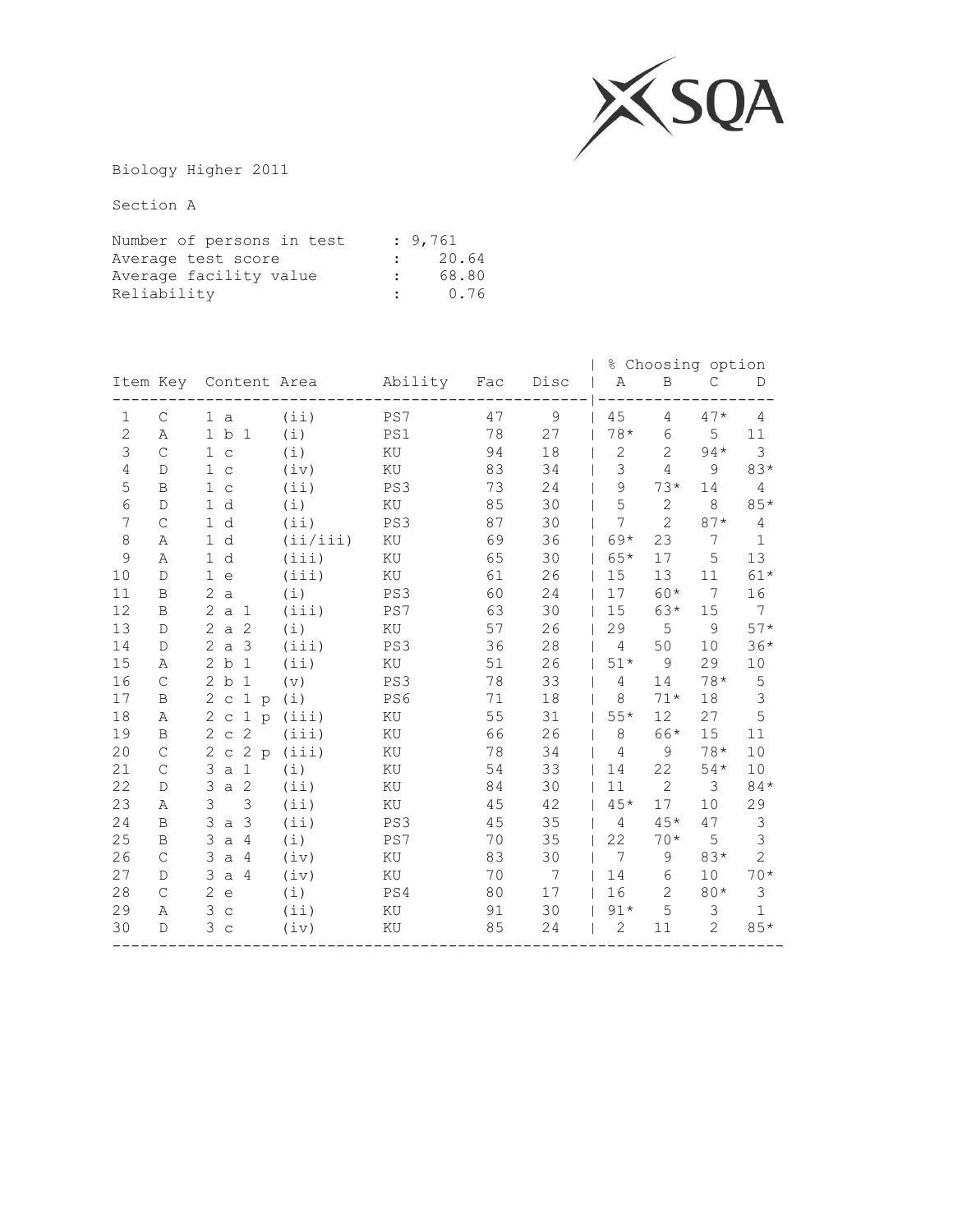

Biology Advanced Higher 2011

| Number of persons in test |              | : 2,270 |
|---------------------------|--------------|---------|
| Average test score        | $\mathbf{r}$ | 18.56   |
| Average facility value    | $\mathbf{L}$ | 74.23   |
| Reliability               | $\mathbb{R}$ | 0.73    |

|              |              |                             |                       |         |     |      | $\frac{6}{6}$  |                | Choosing option |                |
|--------------|--------------|-----------------------------|-----------------------|---------|-----|------|----------------|----------------|-----------------|----------------|
|              |              |                             | Item Key Content Area | Ability | Fac | Disc | Α              | B              | C               | D              |
| $\mathbf{1}$ | $\mathsf{C}$ | 1 b                         | (i)                   | KU      | 73  | 19   | 12             | 3              | $73*$           | 12             |
| $\mathbf{2}$ | B            | 1 a                         | (iv)                  | KU      | 86  | 33   | $\overline{4}$ | 86*            | 8               | $\mathbf{2}$   |
| 3            | B            | $\mathbf{1}$<br>d           | (iv)                  | KU      | 56  | 24   | 23             | $56*$          | 19              | $\overline{2}$ |
| 4            | D            | $\mathbf{1}$<br>a           | (v)                   | PS1     | 87  | 17   | $\mathbf{1}$   | 11             | $\mathbf{1}$    | $87*$          |
| 5            | D            | 1 <sub>b</sub>              | (iii)                 | KU      | 87  | 33   | 4              | 7              | $\overline{2}$  | $87*$          |
| 6            | B            | b<br>$\mathbf{1}$           | (iv)                  | KU      | 83  | 32   | 10             | $83*$          | $\overline{4}$  | $\mathbf{2}$   |
| 7            | Α            | 1 b                         | (iv)                  | PS3     | 63  | 24   | $63*$          | 29             | 5               | 3              |
| 8            | Α            | b<br>1                      | (v)                   | KU      | 78  | 38   | $78*$          | $\overline{4}$ | 12              | 6              |
| 9            | B            | $\mathbf 1$<br>$\mathtt{C}$ | (i)                   | ΚU      | 53  | 21   | 5              | $53*$          | 11              | 31             |
| 10           | D            | $\mathbf{1}$<br>$\mathbf C$ | (i)                   | KU      | 66  | 36   | 16             | 7              | 10              | 66*            |
| 11           | D            | $\mathbf 1$<br>$\mathsf C$  | (i)                   | PS6     | 54  | 21   | $\mathbf{1}$   | 5              | 40              | $54*$          |
| 12           | Α            | d<br>$\mathbf{1}$           | (i)                   | PS6     | 90  | 19   | $90*$          | 3              | 6               | 2              |
| 13           | $\mathsf{C}$ | 2<br>$\mathsf{a}$<br>-1     | (iii)                 | PS1     | 89  | 15   | 5              | $\overline{2}$ | $89*$           | 4              |
| 14           | Α            | 2<br>$\mathbf 1$<br>a       | (i)                   | PS3     | 87  | 20   | $87*$          | 2              | 3               | 8              |
| 15           | Α            | 2<br>$\mathsf{a}$<br>1      | (i)                   | ΚU      | 74  | 23   | $74*$          | $\mathbf{1}$   | 6               | 20             |
| 16           | $\mathsf C$  | 2<br>b<br>-2                | (i)                   | KU      | 52  | 18   | 27             | 12             | $52*$           | $\overline{9}$ |
| 17           | C            | 2<br>-2<br>$\mathsf{a}$     | (iii)                 | KU      | 69  | 41   | 11             | 8              | $69*$           | 12             |
| 18           | D            | 2<br>-2<br>a                | (iii)                 | ΚU      | 62  | 40   | 8              | 23             | 6               | $62*$          |
| 19           | $\mathsf{C}$ | 2<br>-2<br>a                | (iii)                 | ΚU      | 63  | 39   | 11             | 18             | $63*$           | 7              |
| 20           | $\mathbb D$  | 2<br>b                      | (i)                   | ΚU      | 85  | 21   | 8              | 4              | $\overline{2}$  | $85*$          |
| 21           | C            | 2<br>b<br>1                 | (i)                   | KU      | 86  | 17   | 4              | $\mathbf{1}$   | $86*$           | $\,8\,$        |
| 22           | В            | 2 b<br>3                    | (i)                   | ΚU      | 84  | 29   | 6              | $84*$          | 9               | $\mathbf{1}$   |
| 23           | D            | 2 b<br>-3                   | (i)                   | KU      | 78  | 35   | 11             | 5              | 6               | $78*$          |
| 24           | B            | 2<br>$\mathtt{C}$           | (iii)                 | ΚU      | 74  | 33   | 3              | $74*$          | 5               | 18             |
| $25$         | B            | 2<br>$\mathtt{C}$           | (iii)                 | ΚU      | 78  | 21   | 4              | $78*$          | 17              | $\mathbf 1$    |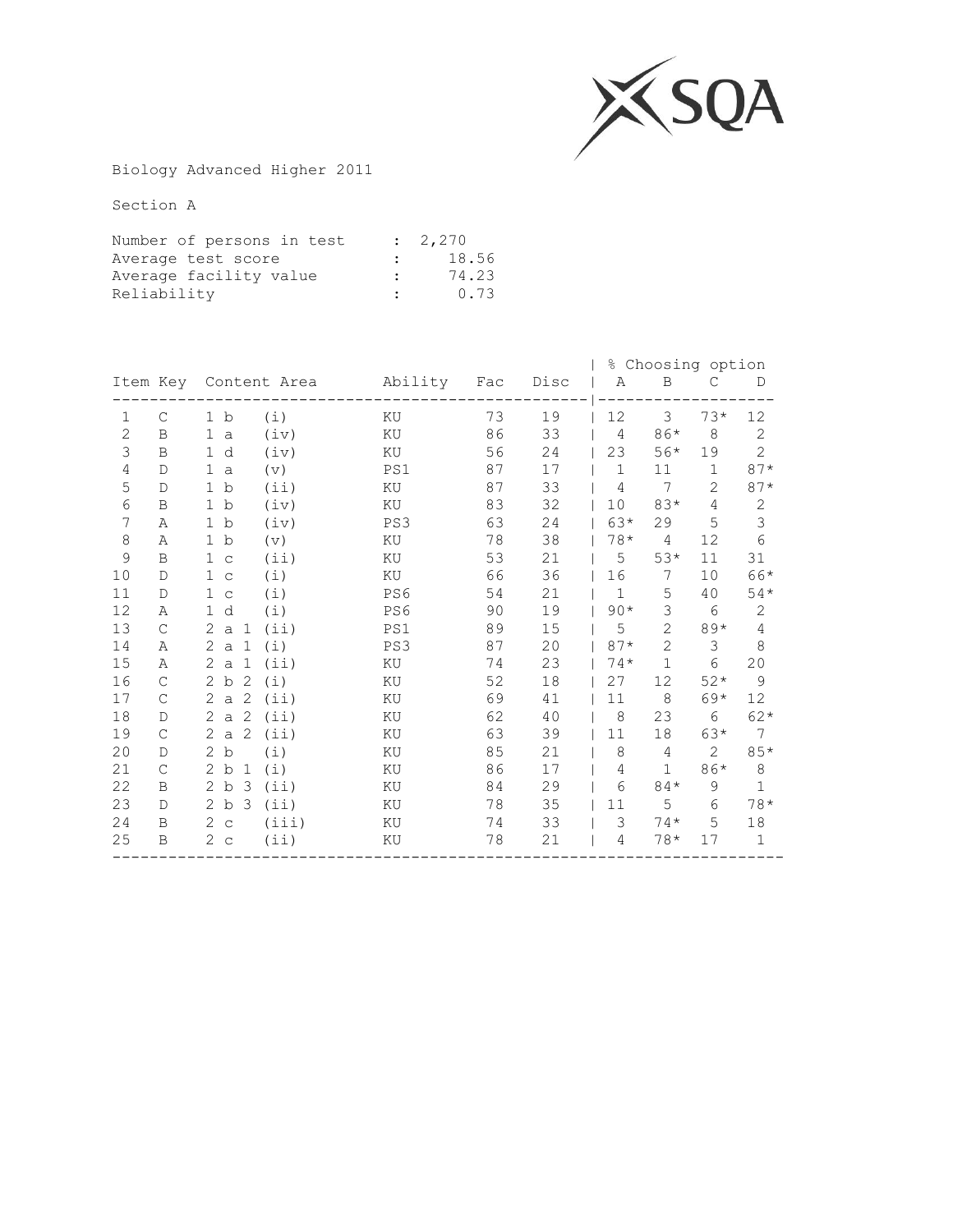

Biotechnology Intermediate 2 2011

| 15.39 |
|-------|
| 61.58 |
| 0.72  |
|       |

|              |              |                           |                               |    |     |               |                 | % Choosing option |              |                 |
|--------------|--------------|---------------------------|-------------------------------|----|-----|---------------|-----------------|-------------------|--------------|-----------------|
|              |              |                           | Item Key Content Area Ability |    | Fac | Disc          | Α               | $\, {\bf B}$      | C            | D               |
| $\mathbf 1$  | C            |                           | 1 a $(i/v)$                   | ΚU | 59  | 34            | 3               | 34                | $59*$        | 4               |
| $\mathbf{2}$ | B            | $\mathbf{1}$<br>a         | (v)                           | KU | 80  | 22            | 9               | $80*$             | 3            | $\,8\,$         |
| 3            | B            | $\mathbf{2}^{\circ}$<br>b | (i)                           | PS | 72  | 35            | 9               | $72*$             | 6            | 13              |
| 4            | Α            | $\mathbf 1$<br>a          | (i)                           | ΚU | 81  | $\mathcal{E}$ | $81*$           | 8                 | 5            | 5               |
| 5            | Α            | $\mathbf{1}$<br>b         | (iv)                          | KU | 67  | 19            | $67*$           | 4                 | 11           | 18              |
| $\sqrt{6}$   | $\mathsf{C}$ | b<br>$\mathbf{1}$         | (v)                           | ΚU | 62  | 33            | 12 <sup>2</sup> | $7^{\circ}$       | $62*$        | 18              |
| 7            | С            | 2<br>$\mathsf{a}$         | (iv)                          | PS | 43  | 16            | 13              | 11                | $43*$        | 32              |
| $\,8\,$      | D            | 2<br>a                    | (iii)                         | KU | 75  | 9             | 3               | 12 <sup>°</sup>   | 10           | $75*$           |
| $\mathsf 9$  | В            | 2<br>$\mathsf{a}$         | (iv)                          | PS | 45  | 38            | 6               | $45*$             | 47           | $\mathbf{1}$    |
| 10           | Α            | $\mathbf 1$<br>b          | (i)                           | ΚU | 36  | 24            | $36*$           | 28                | 6            | 27              |
| 11           | D            | 1<br>b                    | (i)                           | PS | 52  | 40            | 10 <sup>°</sup> | 10 <sub>o</sub>   | 26           | $52*$           |
| 12           | B            | $\mathbf{1}$<br>b         | (iii)                         | PS | 81  | 19            | 2               | $81*$             | $\Omega$     | 17              |
| 13           | Α            | 3                         | d (iii)                       | ΚU | 46  | 47            | $46*$           | 11                | 10           | 32              |
| 14           | B            | $\mathbf{1}$              | $c$ $(iii)$                   | KU | 32  | 18            | 35              | $32*$             | 10           | 22              |
| 15           | D            | 3                         | d(i)                          | ΚU | 94  | 21            | 5               | $\mathbf{1}$      | $\Omega$     | $94*$           |
| 16           | Α            | 3                         | C(i)                          | KU | 10  | 19            | $10*$           | 6                 | 81           | 3               |
| 17           | D            | 3<br>e                    |                               | KU | 47  | 48            | 12 <sup>2</sup> | 20                | 20           | $47*$           |
| 18           | B            | 3<br>b                    | (i)                           | ΚU | 85  | 25            | $\Omega$        | $85*$             | $\mathbf{1}$ | 14              |
| 19           | D            | 3                         | $c$ (ii)                      | PS | 64  | 32            | 19              | 11                | 5            | $64*$           |
| 20           | B            | 3<br>$\mathsf{C}$         | (iii)                         | PS | 65  | 26            | 30              | $65*$             | 4            | $\mathbf{1}$    |
| 21           | B            | 3<br>$\mathsf{C}$         | (ii)                          | PS | 78  | 25            | 8               | $78*$             | 2            | 12 <sup>2</sup> |
| 22           | B            | 2<br>a                    | (iv)                          | PS | 64  | 19            | 8               | 64*               | 27           | $\circ$         |
| 23           | C            | 1<br>$\mathsf{C}$         | (i)                           | ΚU | 64  | 30            | 20              | 15 <sub>1</sub>   | $64*$        | 1               |
| 24           | D            | 3<br>$\epsilon$           |                               | KU | 53  | 22            | 5               | 19                | 23           | $53*$           |
| 25           | Α            |                           | 3a (iii)                      | KU | 87  | 19            | $87*$           | 6                 | 7            | $\circ$         |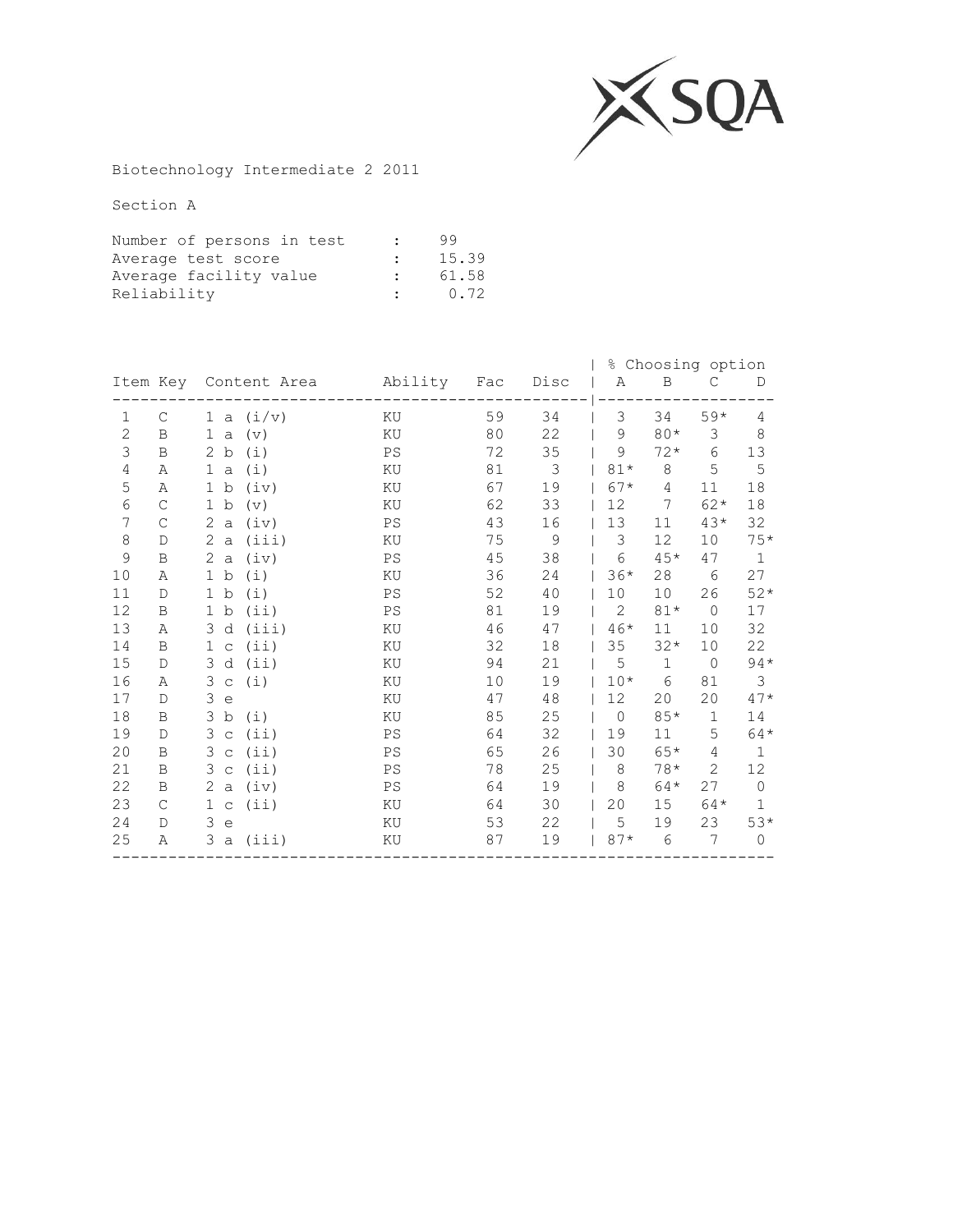

Biotechnology Higher 2011

| Number of persons in test | $\mathbb{R}$ | 27    |
|---------------------------|--------------|-------|
| Average test score        |              | 20.85 |
| Average facility value    |              | 69.51 |
| Reliability               |              | 0.81  |

|                |               |                                                       |                            |     |                |             | % Choosing option |          |                |
|----------------|---------------|-------------------------------------------------------|----------------------------|-----|----------------|-------------|-------------------|----------|----------------|
|                |               | Item Key Content Area                                 | Ability                    | Fac | Disc           | Α           | $\, {\bf B}$      | C        | D              |
| 1              | Α             | 1 b 3 (iv)                                            | KU                         | 85  | 22             | $85*$       | $\circ$           | 15       | $\Omega$       |
| $\overline{c}$ | $\mathbb D$   | (iii)<br>$\mathsf a$<br>$\mathbf{1}$                  | KU                         | 100 | $\circledcirc$ | $\mathbb O$ | $\mathbf 0$       | $\circ$  | $100*$         |
| 3              | $\mathsf{C}$  | 1 b<br>-2<br>(iii)                                    | PS                         | 33  | 33             | 44          | 11                | $33*$    | 11             |
| 4              | $\mathsf{C}$  | 1 b<br>(iv)                                           | KU                         | 63  | 62             | 4           | $\circ$           | $63*$    | 30             |
| 5              | Α             | b<br>(iv)<br>$\mathbf{1}$                             | PS                         | 52  | 80             | $52*$       | 11                | 15       | 22             |
| 6              | B             | 1 b<br>3<br>(v)                                       | $\mathop{\rm PS}\nolimits$ | 74  | 62             | 15          | $74*$             | 11       | $\Omega$       |
| 7              | $\mathbb D$   | 1 b<br>(i)<br>2                                       | PS                         | 48  | 19             | $\circ$     | 33                | 19       | $48*$          |
| 8              | D             | (iii)<br>$\mathbf{1}$<br>$\mathsf{C}$                 | KU                         | 41  | 30             | $\mathbf 0$ | 11                | 44       | $41*$          |
| 9              | Α             | (iii)<br>$\mathbf{1}$<br>$\mathsf C$                  | PS                         | 11  | 12             | $11*$       | 7                 | 81       | $\circ$        |
| 10             | $\mathbb D$   | (i)<br>$\mathbf 1$<br>$\mathop{\rm \bf C}\nolimits$   | KU                         | 81  | 17             | 11          | $\Omega$          | 7        | $81*$          |
| 11             | Α             | (i)<br>$\mathbf{1}$<br>$\mathsf C$                    | KU                         | 74  | $-4$           | $74*$       | 15                | 11       | $\circ$        |
| 12             | $\mathsf{C}$  | d<br>$\mathbf{1}$<br>(iv)                             | PS                         | 100 | $\circ$        | $\circ$     | $\circ$           | $100*$   | $\Omega$       |
| 13             | Α             | $\mathbf{1}$<br>d<br>(iv)                             | KU                         | 59  | 53             | $59*$       | 41                | $\Omega$ | $\Omega$       |
| 14             | B             | $\mathbf{1}$<br>d<br>(iii)                            | KU                         | 100 | $\mathbf 0$    | $\Omega$    | $100*$            | $\Omega$ | $\Omega$       |
| 15             | $\mathbf B$   | 2<br>(i)<br>a 1                                       | KU                         | 63  | 37             | $\Omega$    | $63*$             | 7        | 30             |
| 16             | Α             | 2a<br>$\mathbf{1}$<br>(i)                             | KU                         | 70  | 25             | $70*$       | $\overline{4}$    | 7        | 19             |
| 17             | B             | $\mathbf{2}^{\prime}$<br>a $2$<br>(i)                 | ΚU                         | 85  | 20             | 4           | $85*$             | 7        | $\overline{4}$ |
| 18             | $\mathbb D$   | $\mathbf{2}$<br>$\overline{2}$<br>(iii)               | PS                         | 41  | 31             | 4           | $\circ$           | 56       | $41*$          |
| 19             | $\mathbb D$   | 2a2<br>(iii)                                          | KU                         | 93  | 27             | 4           | $\Omega$          | 4        | $93*$          |
| 20             | B             | d<br>(i)<br>$\mathbf 1$                               | PS                         | 78  | 50             | 11          | $78*$             | 7        | 4              |
| 21             | $\mathsf{C}$  | 2a2<br>(iii)                                          | KU                         | 41  | 20             | 11          | 30                | $41*$    | 19             |
| 22             | Α             | (iii)<br>3<br>a <sub>4</sub>                          | KU                         | 89  | 46             | $89*$       | 4                 | 7        | $\circ$        |
| 23             | $\mathsf{C}$  | $\mathbf{2}$<br>$\overline{2}$<br>$\mathsf{a}$<br>(v) | PS                         | 70  | 60             | 11          | 7                 | $70*$    | 11             |
| 24             | B             | 3<br>$\mathsf{a}$<br>6<br>(iii)                       | KU                         | 63  | 25             | $\Omega$    | 63*               | 26       | 11             |
| 25             | Α             | 3<br>$\mathsf{a}$<br>- 6<br>(iii)                     | KU                         | 70  | 54             | $70*$       | $\circ$           | 7        | 22             |
| 26             | B             | $\mathbf b$<br>(i)<br>3<br>2                          | PS                         | 74  | 23             | $\circ$     | $74*$             | 19       | 7              |
| 27             | C             | 3 <sub>b</sub><br>2<br>(iii)                          | KU                         | 89  | 53             | 4           | $\circ$           | $89*$    | 4              |
| 28             | $\mathbb D$   | (iii)<br>3 b<br>-2                                    | KU                         | 59  | 45             | 15          | 19                | 7        | $59*$          |
| 29             | $\mathbb D$   | 3 b<br>-2<br>(iv)                                     | KU                         | 96  | 4              | $\circ$     | $\circ$           | 4        | $96*$          |
| 30             | $\mathcal{C}$ | 3 b 2<br>(v)                                          | PS                         | 81  | $-8$           | 11          | 4                 | $81*$    | $\overline{4}$ |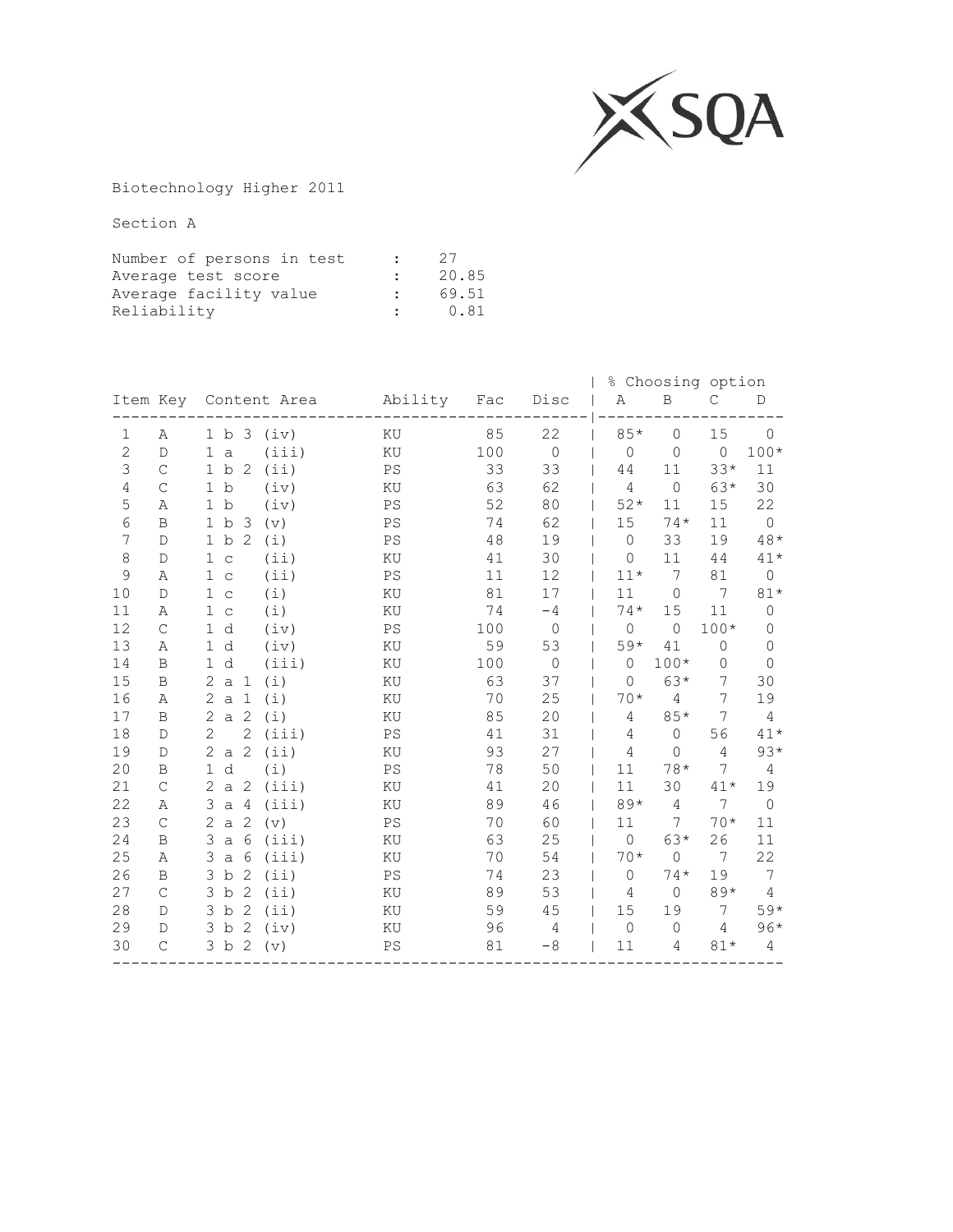

Chemistry Intermediate 1 2011

| Number of persons in test |              | : 2,892 |
|---------------------------|--------------|---------|
| Average test score        | $\mathbf{r}$ | 12.45   |
| Average facility value    | $\mathbb{R}$ | 62.26   |
| Reliability               | $\mathbb{R}$ | 0.58    |

|                |              |                     |                       |         |     |      | ⊱     | Choosing option |              |              |
|----------------|--------------|---------------------|-----------------------|---------|-----|------|-------|-----------------|--------------|--------------|
|                |              |                     | Item Key Content Area | Ability | Fac | Disc | Α     | B               | С            | D            |
| $\mathbf{1}$   | D            | (a)<br>1            | (iv)                  | ΚU      | 95  | 13   | 3     | 1               | $\mathbf{1}$ | $95*$        |
| $\overline{2}$ | B            | 1<br>(C)            | (iv)                  | ΚU      | 65  | 8    | 16    | $65*$           | 13           | 6            |
| 3              | D            | (c)<br>1            | (i)                   | PS      | 17  | 12   | 29    | 29              | 25           | $17*$        |
| $\overline{4}$ | C            | (d)<br>$\mathbf{1}$ | (i)                   | PS      | 62  | 25   | 6     | 6               | $62*$        | 26           |
| 5              | С            | (d)<br>1            | (iii)                 | ΚU      | 41  | 7    | 15    | 16              | $41*$        | 29           |
| 6              | Α            | 2<br>(a)            |                       | ΚU      | 87  | 19   | $87*$ | 3               | 4            | 7            |
| 7              | C            | 2<br>(a)            | (i)                   | ΚU      | 70  | 19   | 10    | 9               | $70*$        | 11           |
| 8              | Α            | 2<br>(b)            | (i)                   | ΚU      | 43  | 20   | $43*$ | 7               | 15           | 36           |
| $\mathsf 9$    | D            | 2<br>(b)            | (i)                   | ΚU      | 63  | 30   | 10    | 8               | 18           | $63*$        |
| 10             | B            | 2<br>(b)            | (iii)                 | ΚU      | 84  | 22   | 5     | $84*$           | 8            | $\mathbf{2}$ |
| 11             | C            | 2<br>(d)            | (i)                   | PS      | 71  | 25   | 16    | 6               | $71*$        | $\,8\,$      |
| 12             | Α            | 2<br>(a)            | (iii)                 | ΚU      | 62  | 29   | $62*$ | 24              | 6            | 7            |
| 13             | C            | 2<br>(d)            | (iii)                 | ΚU      | 80  | 18   | 3     | $\mathbf{1}$    | $80*$        | 15           |
| 14             | B            | 3<br>(b)            | (iii)                 | PS      | 45  | 19   | 40    | $45*$           | 11           | 3            |
| 15             | B            | 3<br>(c)            | (i)                   | PS      | 88  | 14   | 4     | 88*             | 5            | 3            |
| 16             | D            | 3<br>(C)            | (i)                   | ΚU      | 64  | 20   | 7     | 8               | 21           | $64*$        |
| 17             | Α            | 3<br>(c)            | (iii)                 | ΚU      | 40  | 15   | $40*$ | 19              | 10           | 30           |
| 18             | $\mathbb{D}$ | 3<br>(c)            | (vi)                  | ΚU      | 28  | 21   | 6     | 55              | 12           | $28*$        |
| 19             | C            | 3<br>(d)            | (i)                   | ΚU      | 55  | 27   | 8     | 22              | $55*$        | 15           |
| 20             | Α            | (d)<br>3            | (iii)                 | ΚU      | 87  | 25   | $87*$ | 6               | 4            | 3            |
|                |              |                     |                       |         |     |      |       |                 |              |              |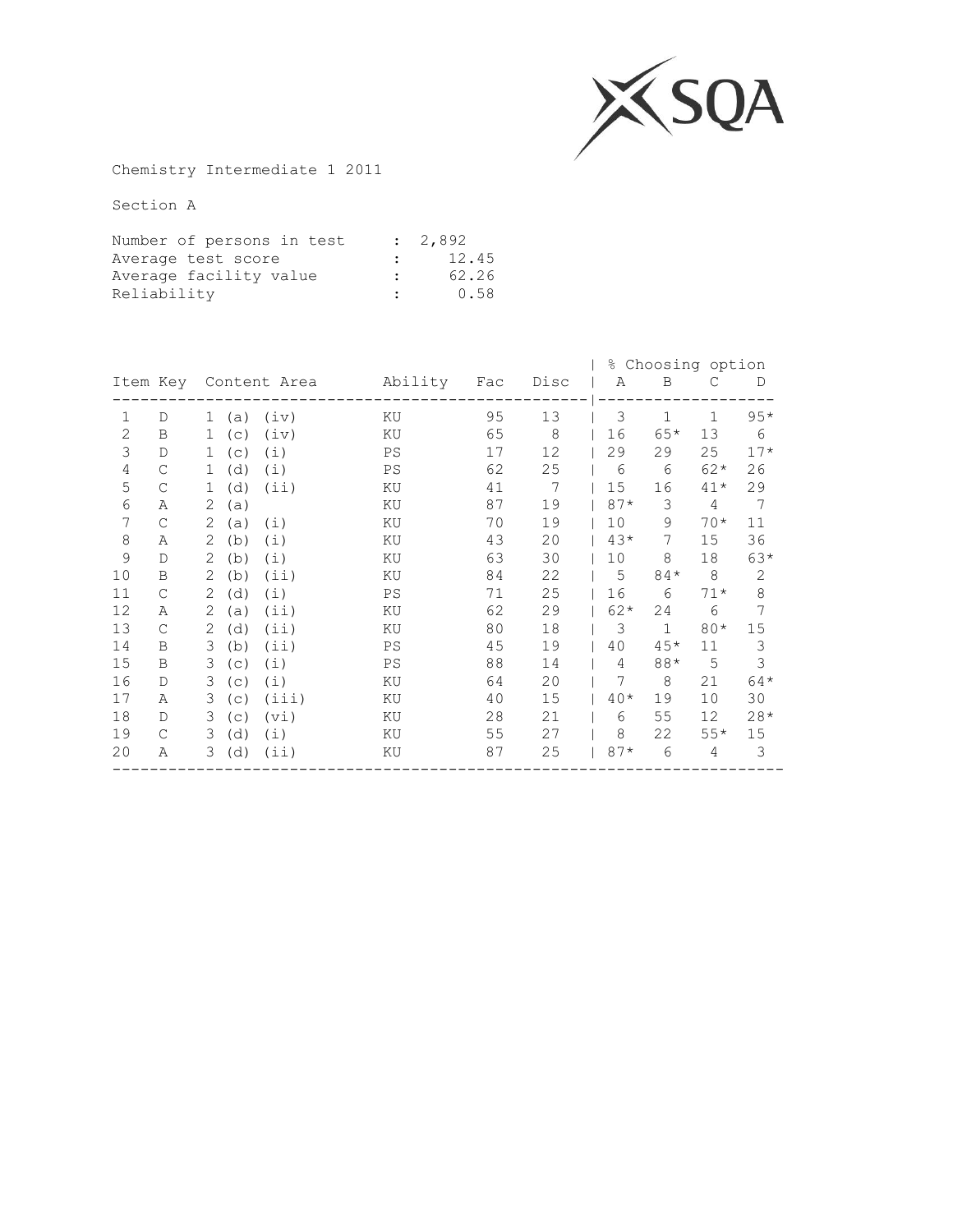

Chemistry Intermediate 2 2011

| Number of persons in test |                           | : 4,461 |
|---------------------------|---------------------------|---------|
| Average test score        |                           | 19.75   |
| Average facility value    | $\mathbb{R}$              | 65.83   |
| Reliability               | $\mathbb{R}^{\mathbb{Z}}$ | 0.80    |

|                |              |                       |                       |                            |     |      |                |                | % Choosing option |                |
|----------------|--------------|-----------------------|-----------------------|----------------------------|-----|------|----------------|----------------|-------------------|----------------|
|                |              |                       | Item Key Content Area | Ability                    | Fac | Disc | Α              | B              | $\mathcal{C}$     | D              |
| $\mathbf 1$    | B            | (a)<br>$\mathbf{1}$   | (i)                   | PS                         | 71  | 32   | 12             | $71*$          | 12                | 4              |
| $\overline{c}$ | $\mathbb D$  | (a)<br>$\mathbf{1}$   | (iii)                 | KU                         | 71  | 37   | $\overline{4}$ | $\mathsf 9$    | 16                | $71*$          |
| 3              | Α            | (b)<br>1              | (iii)                 | KU                         | 84  | 26   | $84*$          | $\overline{4}$ | 4                 | 9              |
| 4              | $\mathbb D$  | (c)<br>$\mathbf{1}$   | (i)                   | $\mathbb{P}\mathbb{S}$     | 72  | 39   | 6              | 16             | 6                 | $72*$          |
| 5              | Α            | (c)<br>1              | (iii)                 | KU                         | 88  | 32   | 88*            | 5              | 4                 | 4              |
| $\sqrt{6}$     | Α            | (a)<br>1              | (iii)                 | $\mathop{\rm PS}\nolimits$ | 15  | 13   | $15*$          | 47             | 20                | 18             |
|                |              | 3<br>(c)              | (iii)                 |                            |     |      |                |                |                   |                |
| 7              | D            | $\mathbf{1}$<br>(d)   | (iii)                 | KU                         | 74  | 26   | 14             | 10             | 2                 | $74*$          |
| 8              | C            | $\mathbf{1}$<br>(e)   | (i)                   | PS                         | 54  | 34   | 18             | 15             | $54*$             | 13             |
| 9              | Α            | 2<br>(a)              | (i)                   | $\mathop{\rm PS}\nolimits$ | 41  | 36   | $41*$          | 36             | 12                | 11             |
| 10             | $\mathsf C$  | $\overline{2}$<br>(a) | (iii)                 | ΚU                         | 94  | 22   | $\sqrt{4}$     | $\mathbf{1}$   | $94*$             | $\mathbf 1$    |
| 11             | $\mathsf C$  | $\mathbf{2}$<br>(a)   | (iii)                 | KU                         | 32  | 17   | 17             | 41             | $32*$             | $\mathsf 9$    |
| 12             | $\mathsf C$  | $\mathbf{2}$<br>(b)   | (i)                   | PS                         | 81  | 41   | 6              | 7              | $81*$             | $\sqrt{6}$     |
| 13             | B            | 2<br>(b)              | (i)                   | KU                         | 78  | 37   | 4              | $78*$          | 3                 | 15             |
| 14             | B            | 2<br>(c)              | (i)                   | PS                         | 40  | 40   | 20             | $40*$          | 22                | $18\,$         |
| 15             | Α            | 2<br>(c)              |                       | $\mathop{\rm PS}\nolimits$ | 86  | 33   | 86*            | 5              | 2                 | 7              |
| 16             | $\mathbb D$  | 2<br>(e)              | (i)                   | KU                         | 79  | 38   | 4              | 8              | 10                | $79*$          |
| 17             | $\mathsf C$  | $\mathbf{2}$<br>(e)   | (iii)                 | KU                         | 51  | 14   | 41             | $\overline{4}$ | $51*$             | 3              |
| 18             | $\mathbb D$  | 2<br>(e)              | (iii)                 | KU                         | 40  | 33   | 25             | 23             | 12                | $40*$          |
| 19             | $\, {\bf B}$ | 2<br>(e)              | (iii)                 | KU                         | 57  | 28   | 12             | $57*$          | 13                | $17$           |
| 20             | $\mathsf C$  | 2<br>(e)              | (iii)                 | PS                         | 49  | 37   | 26             | 20             | 49*               | 4              |
| 21             | Α            | 3<br>(a)              | (i)                   | PS                         | 60  | 30   | 60*            | 12             | 22                | 6              |
| 22             | $\, {\bf B}$ | 3<br>(a)              | (i)                   | $\mathop{\rm PS}\nolimits$ | 74  | 36   | 10             | $74*$          | 10                | 6              |
| 23             | $\mathbb D$  | 3<br>(a)              | (i/iii)               | $\mathop{\mathrm{PS}}$     | 53  | 40   | 27             | 12             | $\,8\,$           | $53*$          |
| 24             | Α            | 3<br>(b)              | (i)                   | KU                         | 88  | 30   | $88*$          | $\mathsf S$    | 3                 | $\overline{4}$ |
| 25             | $\mathbb D$  | 3<br>(b)              | (v)                   | KU                         | 90  | 29   | $\overline{2}$ | $\mathbf{2}$   | 7                 | $90*$          |
| 26             | $\mathbb D$  | 3<br>(c)              | (i/iii)               | KU                         | 85  | 24   | 4              | 5              | 6                 | $85*$          |
| 27             | $\, {\bf B}$ | 3<br>(c)              | (iii)                 | PS                         | 63  | 13   | $\overline{2}$ | $63*$          | 34                | $\mathbf{1}$   |
| 28             | $\mathbb D$  | 3<br>(c)              | (iv)                  | $\mathop{\rm PS}\nolimits$ | 56  | 40   | 13             | 20             | 10                | $56*$          |
| 29             | $\mathsf C$  | 3<br>(c)              | (v)                   | KU                         | 86  | 15   | $\overline{c}$ | 4              | 86*               | $\,8\,$        |
| 30             | $\mathsf C$  | 3<br>(c)              | (v)                   | $\mathop{\mathrm{PS}}$     | 64  | 34   | 8              | 13             | $64*$             | 16             |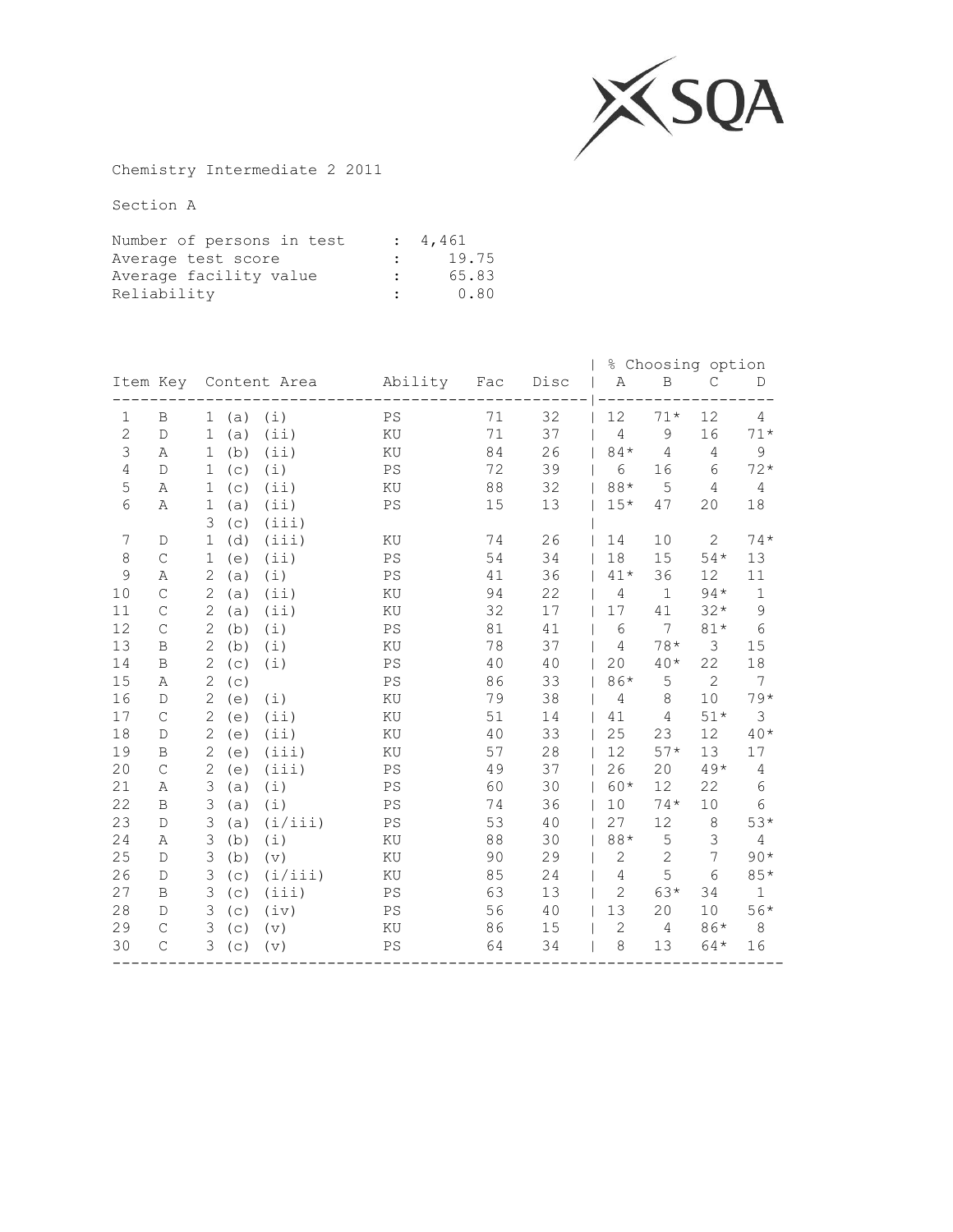

Chemistry Higher 2011

| Number of persons in test |              | : 10,289 |
|---------------------------|--------------|----------|
| Average test score        |              | 25.42    |
| Average facility value    | $\mathbb{R}$ | 63.55    |
| Reliability               | $\mathbb{R}$ | 0.85     |

|                |               |                                |                            |     |        |                  |                | % Choosing option |             |
|----------------|---------------|--------------------------------|----------------------------|-----|--------|------------------|----------------|-------------------|-------------|
|                | Item Key      | Content Area                   | Ability                    | Fac | Disc   | Α                | $\, {\bf B}$   | С                 | $\mathbb D$ |
| 1              | D             | Standard Grade                 | PS                         | 86  | 29     | 3                | $\sqrt{6}$     | 5                 | 86*         |
| $\overline{2}$ | Α             | Standard Grade                 | KU                         | 56  | 35     | $56*$            | 10             | 16                | $18\,$      |
| 3              | Α             | Standard Grade                 | $\mathop{\mathrm{PS}}$     | 62  | 38     | $62*$            | 13             | 14                | 11          |
| $\overline{4}$ | $\mathbb D$   | Standard Grade                 | $\mathop{\mathrm{PS}}$     | 44  | 22     | 12               | 15             | 29                | $4\,4\,*$   |
| 5              | B             | (i)<br>1<br>(e)                | KU                         | 77  | 39     | 15               | $77*$          | 4                 | 3           |
| $6\,$          | D             | $\mathbf 1$<br>(a)<br>(iii)    | KU                         | 70  | 38     | 9                | 13             | 8                 | $70*$       |
| 7              | $\, {\bf B}$  | (iii)<br>$\mathbf 1$<br>(a)    | $\mathop{\mathrm{PS}}$     | 53  | 42     | 15               | $53*$          | 15                | 17          |
| $\,8\,$        | $\mathsf{C}$  | $\mathbf 1$<br>(a)<br>(iv)     | $\mathop{\mathrm{PS}}$     | 52  | 24     | 7                | 23             | $52*$             | 19          |
| 9              | $\mathsf{C}$  | $\mathbf 1$<br>(i)<br>(b)      | $\mathbb{P}\mathbb{S}$     | 62  | 40     | 11               | 17             | $62*$             | 10          |
| 10             | Α             | $\mathbf{1}$<br>(b)<br>(iii)   | KU                         | 72  | 27     | $72*$            | 13             | 5                 | 10          |
| 11             | $\mathcal{C}$ | $\mathbf 1$<br>(c)             | KU                         | 87  | 26     | 3                | 5              | $87*$             | 4           |
| 12             | $\mathsf C$   | $\mathbf{1}$<br>(d)<br>(i)     | $\mathop{\rm PS}\nolimits$ | 80  | 31     | $\epsilon$       | 3              | 80*               | 11          |
| 13             | Α             | $\mathbf 1$<br>(d)<br>(iv)     | PS                         | 75  | 12     | $75*$            | 17             | $\mathbf{2}$      | 5           |
| 14             | $\mathbb D$   | $\mathbf 1$<br>(e)<br>(i)      | $\mathop{\rm PS}\nolimits$ | 58  | 47     | 11               | 24             | 7                 | $58*$       |
| 15             | $\mathsf C$   | $\mathbf 1$<br>(i)<br>(e)      | $\mathop{\rm PS}\nolimits$ | 61  | $4\,4$ | 11               | $\,8\,$        | $61*$             | 19          |
| 16             | $\mathbb D$   | $\mathbf 1$<br>(iii)<br>(e)    | $\mathop{\rm PS}\nolimits$ | 49  | 46     | 9                | 16             | 26                | $49*$       |
| $17$           | $\mathbb D$   | 2<br>(a)<br>(i)                | KU                         | 87  | 31     | 4                | 4              | 5                 | $87*$       |
| 18             | Α             | 2<br>(a)<br>(iii)              | $\rm KU$                   | 96  | 19     | $96*$            | $\mathcal{S}$  | 0                 | $\mathsf O$ |
| 19             | $\mathsf C$   | $\overline{c}$<br>(b)<br>(i)   | $\mathop{\rm PS}\nolimits$ | 61  | 36     | 8                | 19             | $61*$             | 12          |
| 20             | B             | $\mathbf 2$<br>(b)<br>(iii)    | KU                         | 71  | 43     | 6                | $71*$          | $\epsilon$        | 17          |
| 21             | B             | 2<br>(iii)<br>(b)              | $\mathop{\mathrm{PS}}$     | 59  | 40     | 17               | $59*$          | 5                 | 19          |
| 22             | Α             | 2<br>(c)<br>(i)                | ΚU                         | 62  | 40     | $62*$            | $\overline{7}$ | 16                | 15          |
| 23             | $\mathcal{C}$ | $\mathbf 2$<br>(c)<br>(i)      | $\mathop{\mathrm{PS}}$     | 47  | 34     | 17               | 27             | $47*$             | 8           |
| 24             | B             | $\overline{c}$<br>(c)<br>(iii) | $\mathop{\mathrm{PS}}$     | 44  | 36     | 10               | $44*$          | 27                | 19          |
| 25             | $\mathbb D$   | $\overline{c}$<br>(d)          | KU                         | 79  | 41     | 3                | 14             | 4                 | $79*$       |
| 26             | $\mathbb D$   | $\overline{c}$<br>(e)<br>(i)   | KU                         | 57  | 11     | 12               | $\epsilon$     | 25                | $57*$       |
| 27             | B             | $\overline{c}$<br>(i)<br>(e)   | KU                         | 49  | 22     | 47               | $49*$          | $\overline{c}$    | $\mathbf 2$ |
| 28             | $\, {\bf B}$  | $\overline{c}$<br>(e)<br>(i)   | $\mathop{\mathrm{PS}}$     | 55  | 21     | 18               | $55*$          | 17                | 10          |
| 29             | $\mathbb D$   | $\overline{c}$<br>(e)<br>(iii) | KU                         | 82  | 27     | $\overline{c}$   | $\overline{7}$ | 8                 | $82*$       |
| 30             | $\mathcal{C}$ | $\mathbf 2$<br>(f)<br>(iii)    | KU                         | 65  | 33     | 3                | $\mathbf{1}$   | $65*$             | 30          |
| 31             | B             | 3<br>(a)                       | $\mathop{\rm PS}\nolimits$ | 89  | 18     | 3                | $89*$          | $\mathcal{S}$     | $\epsilon$  |
| 32             | $\mathbb D$   | 3<br>(b)                       | $\mathop{\rm PS}\nolimits$ | 51  | 52     | 10               | 23             | 17                | $51*$       |
| 33             | $\mathbb D$   | 3<br>(c)<br>(i)                | $\mathop{\rm PS}\nolimits$ | 40  | 31     | 16               | 27             | 17                | $40*$       |
| 34             | Α             | 3<br>(c)<br>(iii)              | $\mathop{\mathrm{PS}}$     | 48  | 29     | $4\,8\,^{\star}$ | 16             | 19                | 17          |
| 35             | B             | 3<br>(d)<br>(i/ii)             | $\mathop{\mathrm{PS}}$     | 64  | 14     | 18               | $64*$          | 8                 | $10$        |
| 36             | $\mathsf C$   | 3<br>(d)<br>(iii)              | KU                         | 45  | 35     | 17               | 12             | $45*$             | 24          |
| 37             | $\mathcal{C}$ | $\mathfrak{Z}$<br>(e)<br>(i)   | KU                         | 74  | 40     | 9                | 13             | $74*$             | 5           |
| 38             | Α             | 3<br>(e)<br>(iii)              | KU                         | 56  | 36     | $56*$            | 15             | 17                | 12          |
| 39             | B             | 3<br>(iii)<br>(e)              | $\mathop{\rm PS}\nolimits$ | 54  | 38     | 13               | $54*$          | 13                | 21          |
| 40             | Α             | 3<br>(f)<br>(iii)              | $\mathbb{P}\mathbb{S}$     | 65  | 14     | $65*$            | 5              | 22                | $\,8\,$     |
|                |               |                                |                            |     |        |                  |                |                   |             |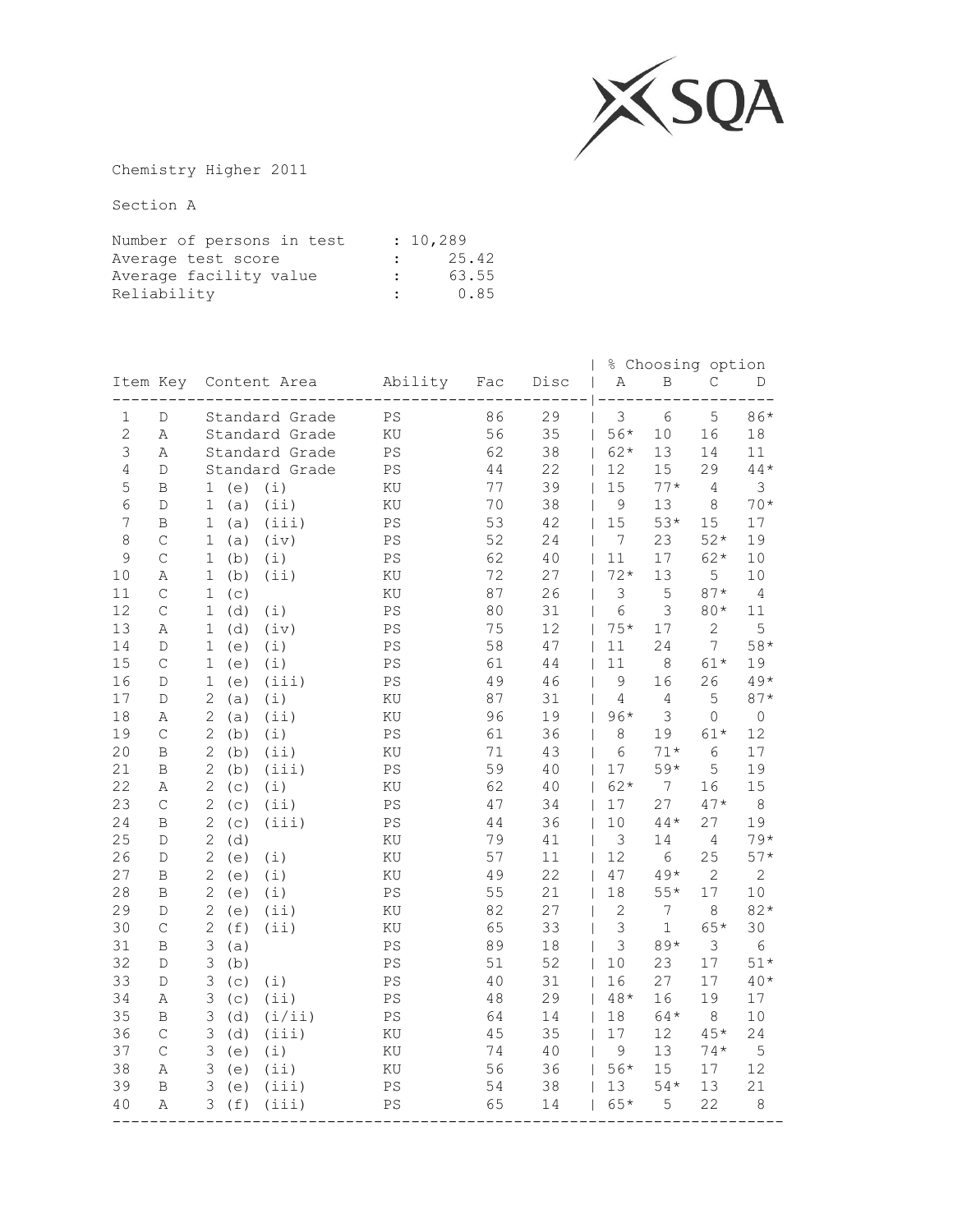

Chemistry Advanced Higher 2011

| Number of persons in test |              | : 2,444 |
|---------------------------|--------------|---------|
| Average test score        |              | 25.72   |
| Average facility value    | $\mathbb{R}$ | 64.29   |
| Reliability               | $\mathbf{r}$ | 0.80    |

|                  |               |                |      |                       |                            |     |      |                |                | % Choosing option |                  |
|------------------|---------------|----------------|------|-----------------------|----------------------------|-----|------|----------------|----------------|-------------------|------------------|
|                  |               |                |      | Item Key Content Area | Ability                    | Fac | Disc | Α              | B              | С                 | $\mathbb D$      |
| $1\,$            | Α             |                | 1(a) | (i)                   | $\mathop{\rm PS}\nolimits$ | 86  | 12   | 86*            | 5              | $\boldsymbol{7}$  | $\overline{c}$   |
| $\overline{c}$   | B             | $1\,$          | (a)  | (iii)                 | KU                         | 81  | 19   | 15             | $81*$          | $\mathbf{2}$      | $\overline{2}$   |
| 3                | Α             | 1              | (b)  | (i)                   | $\mathbb{P}\mathbb{S}$     | 77  | 29   | $77*$          | $\overline{4}$ | $\,8\,$           | 11               |
| 4                | $\mathsf{C}$  | 1              | (b)  | (iii)                 | $\mathbb{P}\mathbb{S}$     | 66  | 26   | $\overline{c}$ | 4              | 66*               | 29               |
| 5                | $\mathsf{C}$  | $\mathbf{1}$   | (b)  | (iii)                 | $\mathop{\mathrm{PS}}$     | 67  | 32   | $\overline{4}$ | 15             | $67*$             | 15               |
| $6\,$            | $\mathcal{C}$ | $\mathbf{1}$   | (b)  | (iii)                 | KU                         | 75  | 36   | $\overline{2}$ | 14             | $75*$             | $\,8\,$          |
| $\boldsymbol{7}$ | $\, {\tt A}$  | 1              | (c)  | (i)                   | KU                         | 56  | 27   | $56*$          | $\mathsf 9$    | 8                 | 27               |
| $\,8\,$          | D             | $\mathbf 1$    | (c)  | (i)                   | KU                         | 56  | 30   | 20             | 17             | $\overline{7}$    | $56*$            |
| 9                | $\mathcal{C}$ | 1              | (c)  | (i)                   | $\mathop{\rm PS}\nolimits$ | 77  | 22   | 17             | $\mathbf{2}$   | $77*$             | $\overline{4}$   |
| $10$             | $\mathbb D$   | 1              | (c)  | (iii)                 | $\mathop{\rm PS}\nolimits$ | 52  | 22   | 32             | 9              | 7                 | $52*$            |
| $11\,$           | B             | 2              | (a)  |                       | $\mathop{\rm PS}\nolimits$ | 47  | 29   | 4              | $47*$          | 35                | 13               |
| 12               | $\mathsf C$   | $\mathbf{2}$   | (b)  | (i)                   | KU                         | 85  | 26   | 3              | 9              | $85*$             | $\mathsf 3$      |
| 13               | Α             | $\mathbf{2}$   | (b)  | (i)                   | $\mathop{\rm PS}\nolimits$ | 75  | 31   | $75*$          | 10             | 13                | $\overline{c}$   |
| 14               | $\mathsf{C}$  | $\mathbf{2}$   | (b)  | (iii)                 | $\mathop{\rm PS}\nolimits$ | 88  | 25   | $\overline{2}$ | 9              | $88*$             | $\mathbf{1}$     |
| 15               | $\mathsf{C}$  | $\overline{c}$ | (b)  | (iii)                 | $\mathop{\mathrm{PS}}$     | 48  | 24   | 29             | 9              | $48*$             | 13               |
| 16               | D             | $\overline{c}$ | (b)  | (iii)                 | PS                         | 74  | 25   | 3              | 4              | 19                | $74*$            |
| $17$             | B             | $\overline{c}$ | (c)  | (i)                   | $\mathop{\rm PS}\nolimits$ | 59  | 18   | 28             | $59*$          | 5                 | $\boldsymbol{7}$ |
| $18\,$           | B             | $\overline{c}$ | (c)  | (i)                   | KU                         | 69  | 35   | 10             | $69*$          | 15                | $\sqrt{6}$       |
| 19               | $\, {\tt A}$  | $\overline{c}$ | (c)  | (iii)                 | KU                         | 52  | 35   | $52*$          | 41             | $\sqrt{4}$        | 3                |
| 20               | $\mathbb D$   | $\mathbf{2}$   | (c)  | (i)                   | KU                         | 76  | 27   | $\overline{4}$ | $\mathbf{2}$   | 17                | $76*$            |
| 21               | B             | $\overline{c}$ | (c)  | (iii)                 | KU                         | 42  | 26   | 19             | $42*$          | 19                | 20               |
| 22               | Α             | $\mathbf{2}$   | (c)  | (iii)                 | $\mathop{\rm PS}\nolimits$ | 39  | 34   | $39*$          | 16             | 22                | 22               |
| 23               | $\mathbb D$   | $\mathbf{2}$   | (d)  | (i)                   | $\mathop{\rm PS}\nolimits$ | 74  | 25   | 11             | 7              | $\mathcal{G}$     | $74*$            |
| 24               | B             | 2              | (d)  | (i)                   | $\mathbb{P}\mathbb{S}$     | 61  | 25   | 20             | $61*$          | 10                | $\mathsf 9$      |
| 25               | D             | 2              | (e)  |                       | $\mathbb{P}\mathbb{S}$     | 52  | 18   | 20             | 15             | 12                | $52*$            |
| 26               | $\mathsf{C}$  | 3              | (a)  | (i)                   | ΚU                         | 82  | 23   | 6              | 4              | $82*$             | $\,8\,$          |
| 27               | Α             | 3              | (a)  | (iii)                 | KU                         | 67  | 23   | $67*$          | 23             | $\mathsf S$       | $\overline{4}$   |
| 28               | $\mathsf{C}$  | 3              | (b)  | (i)                   | ΚU                         | 79  | 37   | 15             | $\mathfrak{Z}$ | $79*$             | 3                |
| 29               | $\, {\tt A}$  | 3              | (b)  | (i)                   | PS                         | 51  | 29   | $51*$          | 24             | 15                | 9                |
| 30               | $\mathcal{C}$ | 3              | (b)  | (i)                   | $\mathop{\mathrm{PS}}$     | 62  | 22   | $\overline{2}$ | 27             | $62*$             | 9                |
| 31               | $\, {\tt A}$  | $\mathsf 3$    | (b)  | (i)                   | KU                         | 76  | 30   | $76*$          | 20             | $\mathsf 3$       | $\mathbf{1}$     |
| 32               | $\, {\bf B}$  | 3              | (b)  | (iii)                 | KU                         | 67  | 37   | 13             | $67*$          | $\sqrt{4}$        | 15               |
| 33               | D             | 3              | (b)  | (iv)                  | $\mathop{\rm PS}\nolimits$ | 89  | 29   | 3              | 5              | 3                 | $89*$            |
| 34               | $\, {\bf B}$  | 3              | (b)  | (iv)                  | $\mathop{\rm PS}\nolimits$ | 41  | 29   | 7              | $41*$          | 36                | 15               |
| 35               | D             | 3              | (b)  | (v)                   | KU                         | 72  | 41   | 5              | 16             | 7                 | $72*$            |
| 36               | B             | $\mathsf 3$    | (b)  | (v)                   | KU                         | 51  | 32   | 26             | $51*$          | 22                | $1\,$            |
| 37               | C             | $\mathsf 3$    | (C)  |                       | KU                         | 64  | 20   | 31             | $\mathfrak{Z}$ | 64*               | $\mathbf 1$      |
| 38               | Α             | 3              | (d)  | (i)                   | $\mathbb{P}\mathbb{S}$     | 74  | 37   | $74*$          | 13             | 5                 | 7                |
| 39               | $\mathbb D$   | 3              | (d)  | (iii)                 | KU                         | 35  | 27   | 27             | 16             | 22                | $35*$            |
| 40               | D             | 3              | (d)  | (iii)                 | PS                         | 27  | 10   | 23             | 16             | 34                | $27*$            |
|                  |               |                |      |                       |                            |     |      |                |                |                   |                  |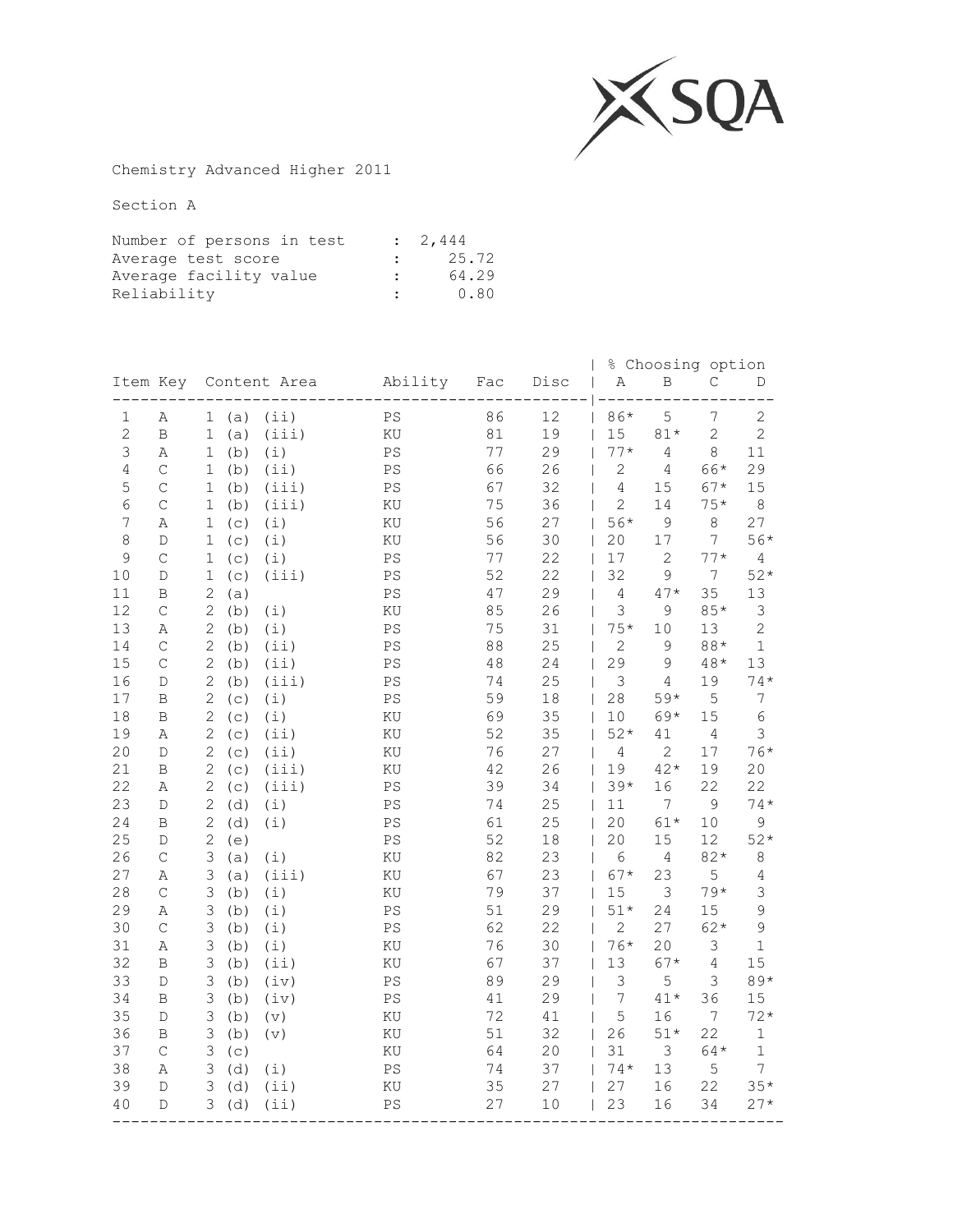

Human Biology Higher 2011

| Number of persons in test |              | : 4,274 |
|---------------------------|--------------|---------|
| Average test score        |              | 18.81   |
| Average facility value    | $\mathbb{R}$ | 62.71   |
| Reliability               | $\sim$       | 0.76    |

|                |              |                                                                     |          |     |        |                | % Choosing option |                 |                |
|----------------|--------------|---------------------------------------------------------------------|----------|-----|--------|----------------|-------------------|-----------------|----------------|
|                |              | Item Key Content Area                                               | Ability  | Fac | Disc   | Α              | B                 | $\mathcal{C}$   | D              |
| $\mathbf 1$    | $\mathsf C$  | 1 b 2<br>(i)                                                        | PS3      | 84  | 30     | 10             | $\mathbf{1}$      | $84*$           | 5              |
| $\overline{c}$ | Α            | $\overline{2}$<br>1 b<br>(iii)                                      | KU       | 60  | 29     | 60*            | 16                | $\mathcal{G}$   | 15             |
| 3              | $\mathbb D$  | d <sub>1</sub><br>(iii)<br>$\mathbf{1}$                             | KU       | 60  | 39     | 17             | 10                | 13              | 60*            |
| $\sqrt{4}$     | Α            | (iii)<br>$\mathbf 1$<br>$\in$                                       | KU       | 76  | 38     | $76*$          | 14                | $\overline{c}$  | $\,8\,$        |
| 5              | $\, {\bf B}$ | $\mathbf 1$<br>(iv)<br>$\mathop{\mathrm{e}}$                        | $\rm KU$ | 86  | $1\,8$ | 6              | 86*               | $\mathfrak{Z}$  | 5              |
| 6              | $\mathbb D$  | f<br>$\mathbf{1}$<br>-2<br>(iv)                                     | PS3      | 69  | 38     | 16             | $\overline{4}$    | 10              | 69*            |
| 7              | $\, {\bf B}$ | $\mathbf{1}$<br>$\mathsf{C}$<br>(v)                                 | PS4      | 32  | $11\,$ | 7              | $32*$             | 48              | 13             |
| 8              | $\, {\bf B}$ | $\mathbf{1}$<br>$\ensuremath{\mathbf{f}}$<br>2<br>(i)               | PS3      | 73  | 25     | 12             | $73*$             | 4               | 11             |
| 9              | $\mathsf C$  | $\overline{2}$<br>$\mathsf{a}$<br>$\mathbf{1}$<br>(v)               | PS3      | 49  | 35     | 12             | 14                | $49*$           | 24             |
| 10             | $\mathbb D$  | $\mathbf{1}$<br>$\hbox{\large\it f}$<br>$\mathbf{1}$<br>(vi)        | PS3      | 40  | 31     | 3              | 47                | 9               | $40*$          |
| 11             | $\mathsf C$  | $\overline{2}$<br>$\mathsf{a}$<br>(iii)                             | PS6      | 65  | 25     | 8              | $10$              | $65*$           | 16             |
| 12             | Α            | $\overline{2}$<br>a<br>(iii)                                        | KU       | 60  | 28     | 60*            | 10                | 18              | 12             |
| 13             | Α            | 2 b<br>(i)                                                          | KU       | 14  | 7      | $14*$          | 50                | 28              | 8              |
| 14             | Α            | 2 b<br>(i)                                                          | KU       | 56  | 35     | $56*$          | 23                | 10              | 10             |
| 15             | $\mathsf C$  | 2c<br>(iii)                                                         | KU       | 68  | 23     | 10             | 10                | 68*             | 12             |
| 16             | B            | $\overline{2}$<br>(iii) /<br>$\mathsf C$                            | KU       | 85  | 35     | $\overline{2}$ | $85*$             | 11              | $\mathbf{2}$   |
|                |              | 2 d<br>(iii)                                                        |          |     |        |                |                   |                 |                |
| 17             | Α            | $\overline{2}$<br>(ii/iii)<br>$\mathtt{C}$                          | KU       | 41  | 26     | $41*$          | 14                | 21              | 23             |
| 18             | $\mathsf C$  | $\overline{2}$<br>d<br>(i)                                          | KU       | 81  | 23     | 6              | 7                 | $81*$           | $\epsilon$     |
| 19             | $\, {\bf B}$ | 3<br>(i)<br>a 4                                                     | PS7      | 72  | 32     | 21             | $72*$             | 4               | 3              |
| 20             | $\mathsf C$  | $\mathbf{1}$<br>$\mathop{\rm \mathbf{C}}$<br>$(iv)$ /               | KU       | 48  | 28     | 28             | $\,8\,$           | $48*$           | 15             |
|                |              | $\overline{2}$<br>d<br>(i)                                          |          |     |        |                |                   |                 |                |
| 21             | $\mathbb D$  | $\mathbf{2}$<br>(iii)<br>$\mathrel{\mathop{\mathrm{e}}\nolimits}$   | KU       | 44  | 20     | 31             | 13                | 12              | $44*$          |
| 22             | Α            | $\overline{c}$<br>(iii)<br>$\mathrel{\mathop{\mathrm{e}}\nolimits}$ | KU       | 34  | 14     | $34*$          | $\mathfrak{Z}$    | 62              | $\mathsf O$    |
|                |              | $\overline{c}$<br>$\ensuremath{\mathbf{f}}$<br>(iii)                |          |     |        |                |                   |                 |                |
| 23             | B            | $\overline{2}$<br>$\,$ f<br>(iii)                                   | ΚU       | 74  | 29     | 16             | $74*$             | 9               | $\overline{2}$ |
| 24             | $\mathbb D$  | $\overline{2}$<br>$\,$ f<br>(iii)                                   | $\rm KU$ | 80  | 25     | $\overline{4}$ | $\,8\,$           | 8               | $80*$          |
| 25             | $\mathbb D$  | $\overline{2}$<br>(i)<br>$\epsilon$                                 | KU       | 72  | 39     | 5              | 20                | 3               | $72*$          |
| 26             | $\mathsf C$  | 3<br>(iii)<br>$\mathsf{a}$                                          | KU       | 57  | 25     | 14             | 17                | $57*$           | 11             |
| 27             | Α            | 3 <sub>b</sub><br>(iv)<br>-2                                        | KU       | 89  | 26     | $89*$          | $\mathbf{1}$      | 3               | 7              |
| 28             | $\, {\bf B}$ | (iii)<br>3 <sub>b</sub><br>$\overline{c}$                           | KU       | 88  | 22     | $\overline{4}$ | $88*$             | $6\phantom{1}6$ | $1\,$          |
| 29             | $\mathbb D$  | (iii)<br>$\mathbf{1}$<br>3<br>$\mathsf C$                           | PS1      | 79  | 27     | 5              | 6                 | 10              | $79*$          |
| 30             | $\mathbb D$  | C <sub>3</sub><br>(i)<br>3                                          | KU       | 44  | 32     | 6              | $\overline{4}$    | 46              | $44*$          |
|                |              |                                                                     |          |     |        |                |                   |                 |                |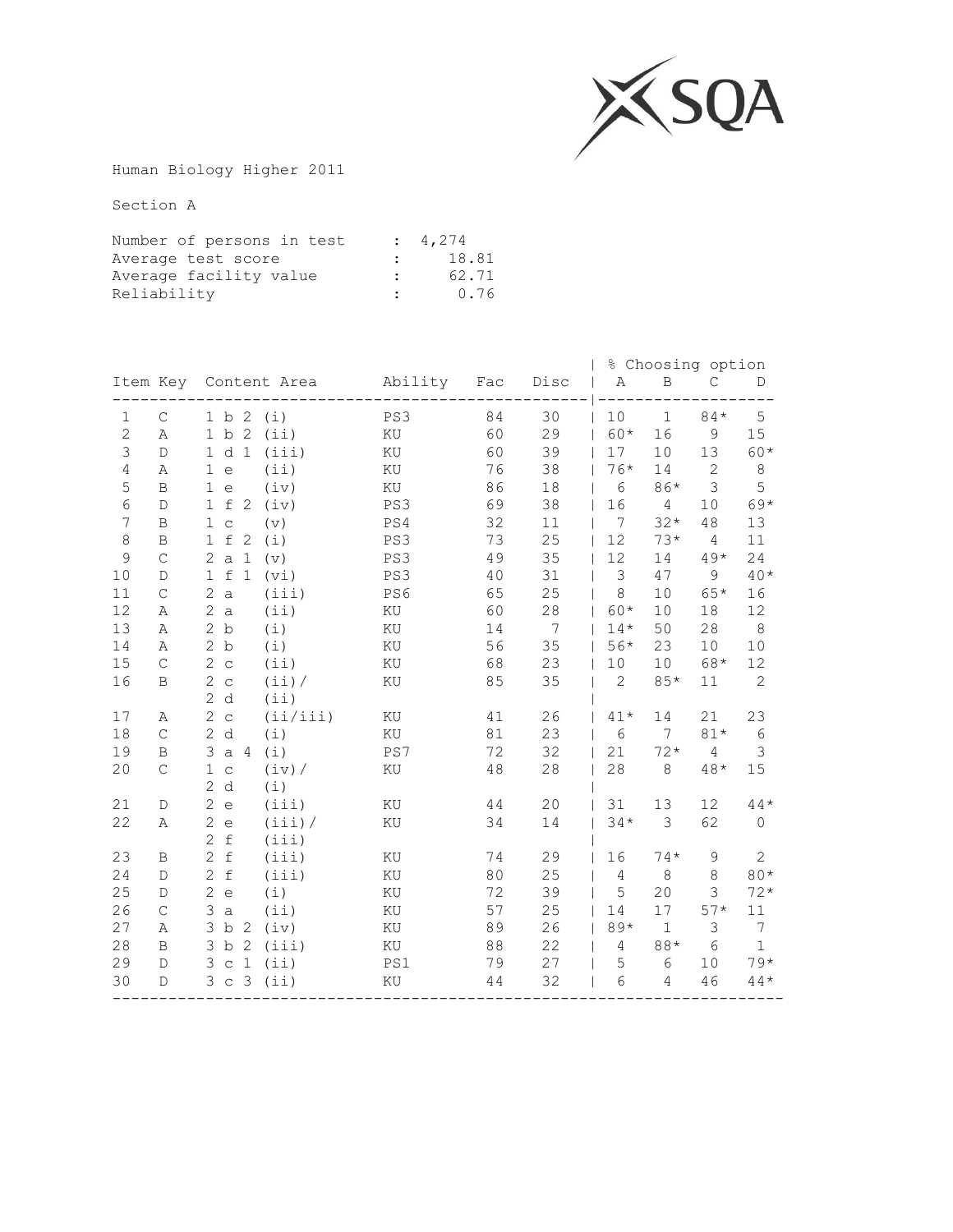

Mathematics Higher 2011

| Number of persons in test |              | : 20,545 |
|---------------------------|--------------|----------|
| Average test score        |              | 27.13    |
| Average facility value    | $\mathbf{L}$ | 67.84    |
| Reliability               | $\mathbb{R}$ | 0.72     |

|                |              |                           |     |      | % Choosing option |              |       |                |
|----------------|--------------|---------------------------|-----|------|-------------------|--------------|-------|----------------|
|                |              | Item Key Content Area     | Fac | Disc | Α                 | B            | C     | D              |
| $\mathbf 1$    | $\mathsf{C}$ | 20<br>G                   | 89  | 15   | 4                 | 5            | $89*$ | 3              |
| $\overline{c}$ | B            | G 20                      | 78  | 26   | 4                 | $78*$        | 14    | 4              |
| 3              | D            | A 3                       | 85  | 25   | 4                 | 2            | 9     | $85*$          |
| 4              | D            | $\mathsf{C}$<br>4         | 75  | 44   | 8                 | 7            | 9     | $75*$          |
| 5              | Α            | A 5                       | 85  | 37   | $85*$             | 4            | 4     | 6              |
| 6              | C            | G<br>11                   | 89  | 32   | 8                 | $\mathbf{1}$ | $89*$ | $\overline{2}$ |
| 7              | D            | A 21                      | 89  | 24   | 2                 | 6            | 3     | $89*$          |
| $\,8\,$        | Α            | G 20                      | 81  | 39   | $81*$             | 4            | 9     | 6              |
| $\mathcal{G}$  | B            | A 17                      | 64  | 6    | 4                 | 64*          | 5     | 28             |
| 10             | D            | 7 / T 3<br>T              | 65  | 42   | 12                | 7            | 16    | $65*$          |
| 11             | D            | C <sub>13</sub>           | 89  | 36   | 5                 | 2            | 4     | $89*$          |
| 12             | $\mathsf{C}$ | 9<br>T                    | 71  | 41   | 19                | 6            | $71*$ | 3              |
| 13             | C            | 20<br>$\mathsf{C}$        | 58  | 27   | 27                | 8            | $58*$ | $\epsilon$     |
| 14             | B            | 26<br>G                   | 49  | 39   | 37                | $49*$        | 7     | 7              |
| 15             | B            | 24<br>G                   | 66  | 17   | 18                | 66*          | 6     | 9              |
| 16             | Α            | C <sub>13</sub><br>/ C 14 | 39  | 25   | $39*$             | 40           | 12    | 9              |
| 17             | Α            | A 19                      | 50  | 32   | $50*$             | 7            | 34    | 7              |
| 18             | $\mathsf{C}$ | A 16                      | 60  | 35   | 27                | 8            | $60*$ | 5              |
| 19             | C            | A 21                      | 40  | 16   | 8                 | 3            | $40*$ | 49             |
| 20             | D            | A 1                       | 34  | 22   | 13                | 16           | 37    | $34*$          |
|                |              |                           |     |      |                   |              |       |                |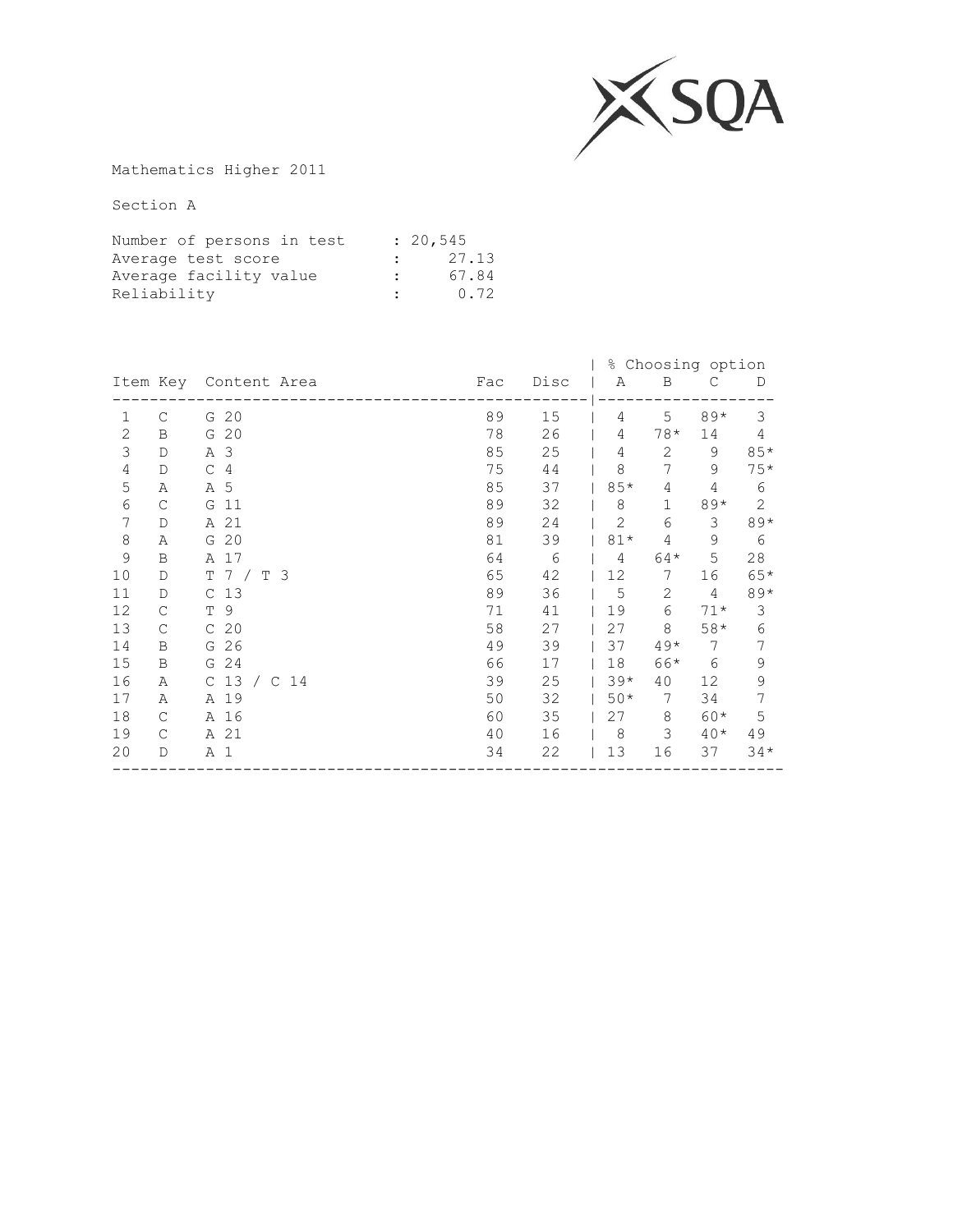

Physics Intermediate 1 2011

| Number of persons in test |              | : 2,676 |
|---------------------------|--------------|---------|
| Average test score        |              | 12.52   |
| Average facility value    | $\mathbb{R}$ | 62.60   |
| Reliability               | $\mathbb{R}$ | 0.70    |

|              |              |                       |         |     |      | ိ ေ<br>Choosing option |          |                |                |       |
|--------------|--------------|-----------------------|---------|-----|------|------------------------|----------|----------------|----------------|-------|
|              |              | Item Key Content Area | Ability | Fac | Disc | Α                      | B        | С              | D              | Ε     |
| $\mathbf{1}$ | Α            | 1.1.6                 | KU      | 88  | 17   | 88*                    | $\Omega$ | $\Omega$       | 4              | 6     |
| 2            | B            | 1.2.3                 | ΚU      | 91  | 25   | 2                      | $91*$    | $\mathbf{1}$   | 1              | 4     |
| 3            | Ε            | 1.3.4                 | ΚU      | 75  | 33   | 4                      | 3        | 16             | $\mathbf{2}$   | $75*$ |
| 4            | $\mathsf{C}$ | 2.1.2                 | ΚU      | 84  | 27   | 6                      | 3        | $84*$          | $\overline{2}$ | 4     |
| 5            | C            | 2.1.4/9               | ΚU      | 37  | 27   | 2                      | 27       | $37*$          | 16             | 19    |
| 6            | $\mathbb{D}$ | 2.2.3                 | ΚU      | 66  | 34   | 21                     | 4        | 4              | 66*            | 6     |
| 7            | B            | 2.2.1                 | ΚU      | 96  | 22   | 1                      | $96*$    | $\circ$        | 2              | 0     |
| 8            | B            | 3.1.7/8               | PS      | 44  | 27   | 18                     | $44*$    | 16             | $18\,$         | 4     |
| 9            | D            | 3.1.7/9/10            | PS      | 34  | 22   | 17                     | 35       | 12             | $34*$          |       |
| 10           | B            | 4.3.1/2               | ΚU      | 75  | 31   | 3                      | $75*$    | 12             | 4              | 5     |
| 11           | E            | 4.3.3/4               | PS      | 66  | 30   | 4                      | 2        | 9              | 19             | 66*   |
| 12           | C            | 4.4.1                 | ΚU      | 19  | $-1$ | 12                     | 16       | $19*$          | 17             | 35    |
| 13           | Ε            | 4.4.4                 | ΚU      | 42  | 33   | 21                     | 23       | 3              | 10             | $42*$ |
| 14           | B            | 5.1.8                 | ΚU      | 89  | 27   | $\mathbf{1}$           | $89*$    | $\overline{2}$ | 7              | 1     |
| 15           | C            | 5.1.10                | PS      | 89  | 24   | 1                      | 2        | $89*$          | 4              | 3     |
| 16           | Α            | 5.1.11                | PS      | 29  | 22   | $29*$                  | 31       | 13             | 15             | 12    |
| 17           | Ε            | 5.3.2/3               | ΚU      | 72  | 20   | $\mathbf{1}$           | 6        | 5              | 16             | $72*$ |
| 18           | Ε            | 6.1.4/5               | PS      | 38  | 35   | $\mathbf{1}$           | 3        | 4              | 53             | $38*$ |
| 19           | D            | 6.1.10                | ΚU      | 51  | 40   | 17                     | 4        | 4              | $51*$          | 23    |
| 20           | Α            | 6.1.8                 | ΚU      | 66  | 35   | 66*                    | 20       | 5              | 3              | 5     |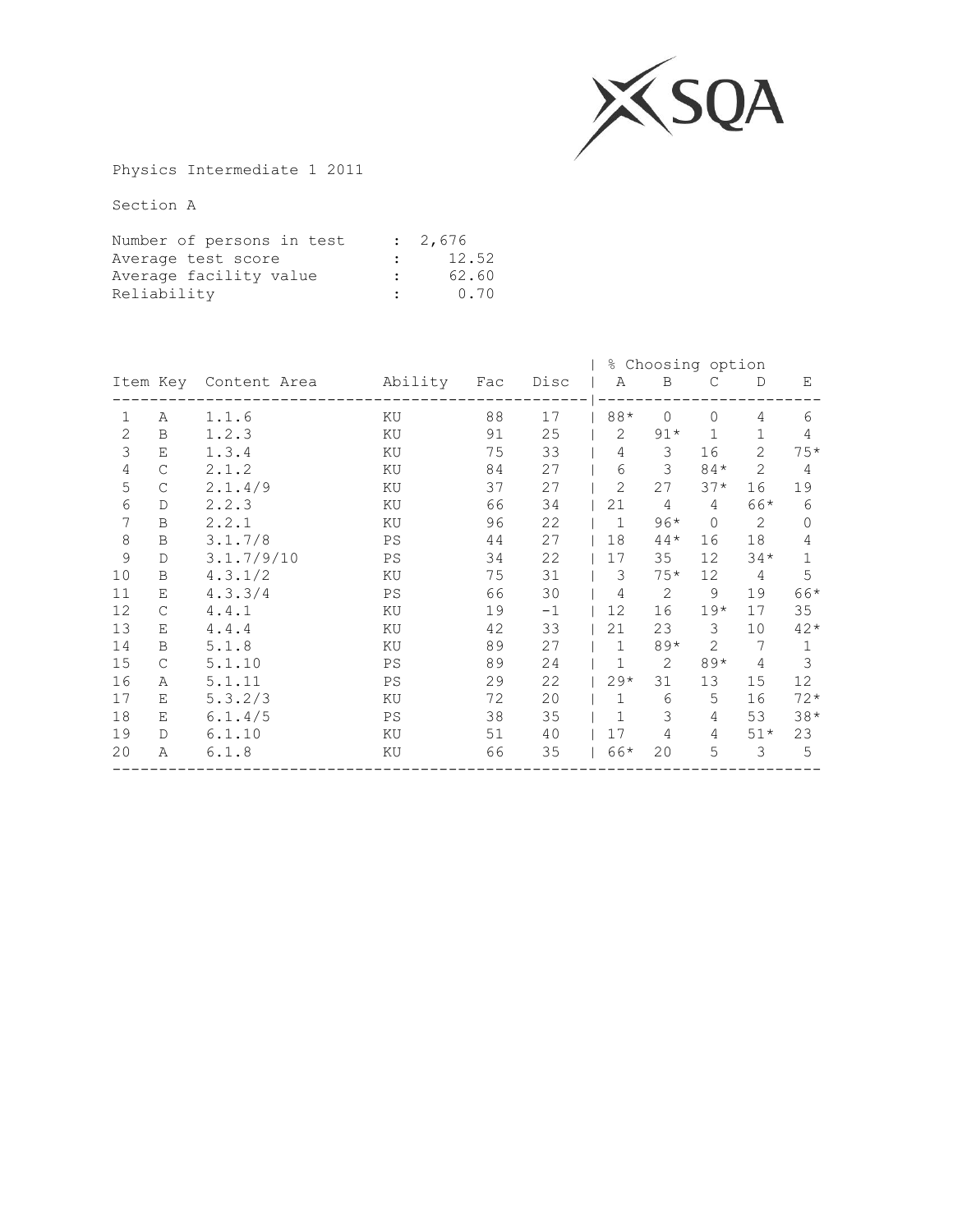

Physics Intermediate 2 2011

| Number of persons in test |              | : 4,049 |
|---------------------------|--------------|---------|
| Average test score        |              | 13.32   |
| Average facility value    | $\mathbb{R}$ | 66.62   |
| Reliability               | $\mathbb{R}$ | 0.77    |

|              |              |                       |         |     |      | 응<br>Choosing option |                |                |              |                |
|--------------|--------------|-----------------------|---------|-----|------|----------------------|----------------|----------------|--------------|----------------|
|              |              | Item Key Content Area | Ability | Fac | Disc | Α                    | B              | С              | D            | Ε              |
| $\mathbf{1}$ | D            | 1.1.6                 | PS      | 89  | 20   | 0                    | 4              | $\mathbf{1}$   | $89*$        | 5              |
| 2            | B            | 1.1.11/13             | PS      | 82  | 36   | 3                    | $82*$          | 12             | $\mathbf 1$  | $\overline{2}$ |
| 3            | E            | 1.3.3/12              | PS      | 81  | 38   | 4                    | 3              | 8              | 4            | $81*$          |
| 4            | $\mathbb{D}$ | 1.3.8/10              | PS      | 82  | 33   | $\mathbf{1}$         | 6              | 7              | $82*$        | 4              |
| 5            | E            | 2.1.5                 | ΚU      | 96  | 20   | 1                    | $\Omega$       | $\Omega$       | 3            | $96*$          |
| 6            | B            | 2.1.13                | PS      | 52  | 20   | 10                   | $52*$          | 25             | 8            | 5              |
| 7            | Α            | 2.1.17                | KU      | 68  | 43   | 68*                  | 15             | 7              | 8            | $\overline{2}$ |
| 8            | E            | 2.2.9/10/11           | ΚU      | 31  | 42   | 13                   | 5              | $\overline{2}$ | 48           | $31*$          |
| 9            | B            | 2.3.2/3               | ΚU      | 85  | 24   | 6                    | $85*$          | 4              | $\mathbf{2}$ | 3              |
| 10           | Α            | 2.4.12                | ΚU      | 79  | 32   | $79*$                | 2              | 9              | 5            | 5              |
| 11           | $\mathbb{D}$ | 2.4.14/15             | ΚU      | 61  | 39   | 6                    | $\mathfrak{D}$ | 6              | 61*          | 24             |
| 12           | B            | 3.1.5                 | PS      | 54  | 37   | 6                    | $54*$          | 28             | 6            | 6              |
| 13           | B            | 3.1.6                 | ΚU      | 66  | 26   | 2                    | 66*            | 18             | 12           | 2              |
| 14           | D            | 3.2.2/5               | ΚU      | 52  | 30   | 3                    | 21             | 6              | $52*$        | 17             |
| 15           | Ε            | 3.3.1                 | PS      | 71  | 35   | 2                    | 6              | 3              | 17           | $71*$          |
| 16           | $\mathsf{C}$ | 3.2.7/8               | PS      | 49  | 30   | 8                    | 10             | $49*$          | 11           | 22             |
| 17           | $\mathsf{C}$ | 4.2.1/4               | ΚU      | 69  | 39   | 5                    | 16             | 69*            | 6            | 4              |
| 18           | $\mathbb D$  | 4.3.4                 | ΚU      | 46  | 32   | 6                    | 4              | 2              | $46*$        | 42             |
| 19           | Α            | 4.4.2                 | ΚU      | 55  | 49   | $55*$                | 4              | 19             | 15           | 6              |
| 20           | Α            | 4.4.4                 | ΚU      | 64  | 39   | 64*                  | 4              | $\mathbf 1$    | 4            | 26             |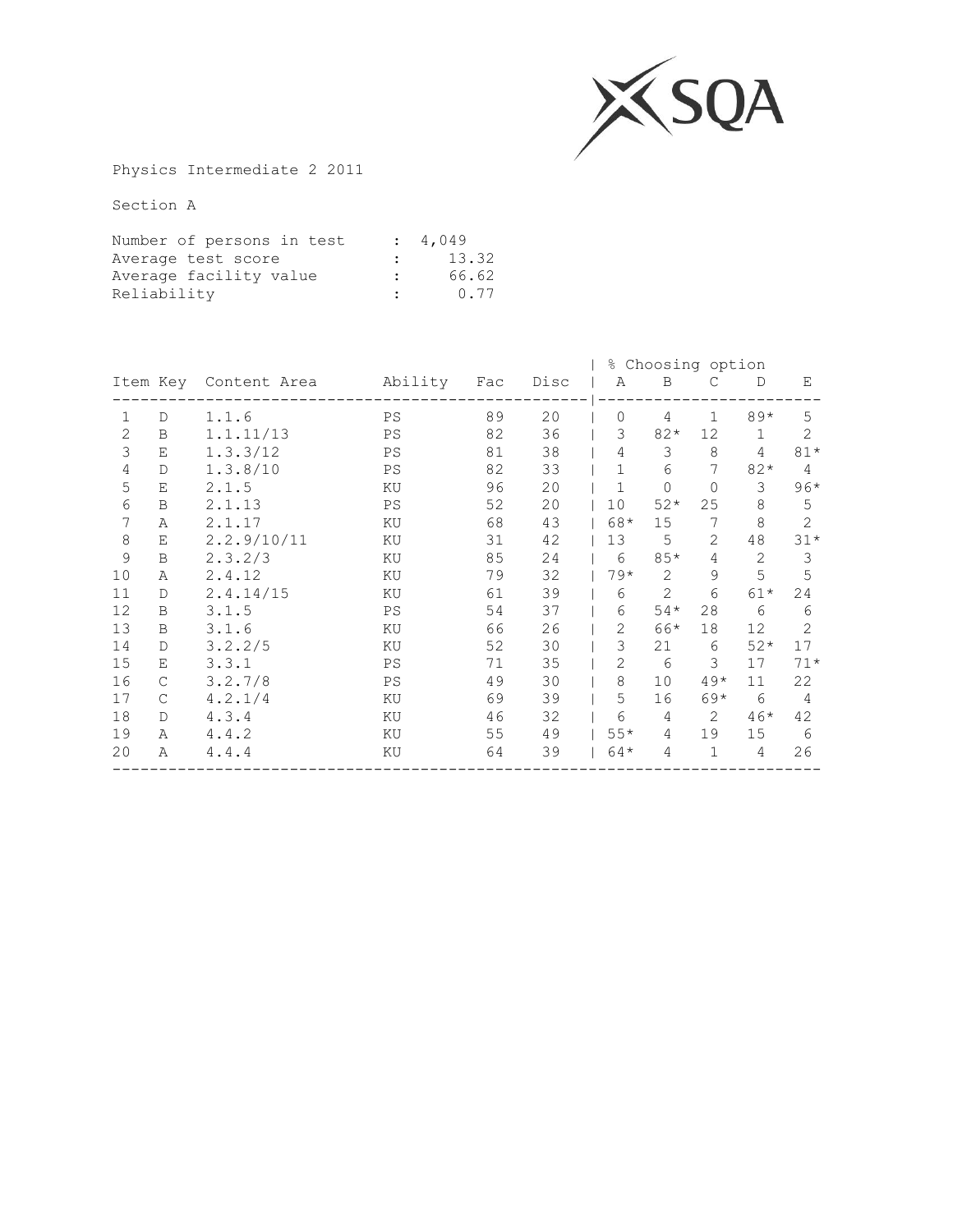

Physics Higher 2011

| Number of persons in test |              | : 9.429 |
|---------------------------|--------------|---------|
| Average test score        |              | 14.88   |
| Average facility value    | $\mathbf{r}$ | 74.38   |
| Reliability               | $\mathbf{r}$ | 0.74    |

|                |               |                       |         | ိင  | Choosing option |              |                |                |                |              |
|----------------|---------------|-----------------------|---------|-----|-----------------|--------------|----------------|----------------|----------------|--------------|
|                |               | Item Key Content Area | Ability | Fac | Disc            | Α            | B              | $\mathcal{C}$  | D              | Ε            |
| 1              | $\mathsf{C}$  | 1.1.3                 | ΚU      | 93  | 23              | $\mathbf{2}$ | 1              | $93*$          | 2              | 1            |
| $\overline{2}$ | E             | 1.2.3                 | PS      | 77  | 41              | 6            | 12             | 3              | $\overline{2}$ | $77*$        |
| 3              | $\mathsf{C}$  | 1.3.2/3               | PS      | 70  | 33              | 3            | $\overline{c}$ | $70*$          | 12             | 13           |
| 4              | Α             | 1.4.5                 | PS      | 62  | 38              | $62*$        | 12             | 4              | 13             | 8            |
| 5              | C             | 1.5.7                 | PS      | 77  | 22              | 11           | 2              | $77*$          | 7              | 3            |
| 6              | D             | 1.5.9                 | ΚU      | 83  | 23              | 4            | 2              | 6              | $83*$          | 5            |
| 7              | Α             | 1.6.3                 | PS      | 40  | 36              | $40*$        | 28             | 2              | 14             | 16           |
| 8              | E             | 2.1.5                 | KU      | 82  | 22              | 5            | 10             | $\overline{2}$ | $\mathbf 1$    | $82*$        |
| 9              | $\mathcal{C}$ | 2.1.4                 | PS      | 87  | 34              | 2            | 4              | $87*$          | 6              | 1            |
| 10             | B             | 2.1.15                | PS      | 77  | 14              | 3            | $77*$          | 7              | 10             | 2            |
| 11             | B             | 2.2.1                 | PS      | 53  | 38              | 8            | $53*$          | 29             | 8              | 2            |
| 12             | Α             | 2.2.2                 | PS      | 89  | 24              | $89*$        | 6              | $\mathbf{2}$   | $\mathbf{2}$   |              |
| 13             | D             | 4.2.11                | PS      | 70  | 31              | 2            | 6              | 15             | $70*$          | 5            |
| 14             | Ε             | 2.3.11                | PS      | 59  | 35              | 7            | 20             | 6              | 8              | $59*$        |
| 15             | D             | 3.1.9                 | PS      | 61  | 37              | 4            | 26             | 4              | $61*$          | 5            |
| 16             | B             | 3.3.3                 | ΚU      | 80  | 38              | 3            | $80*$          | 11             | 4              | $\mathbf{1}$ |
| 17             | D             | 3.3.20                | KU      | 69  | 33              | 10           | 3              | 7              | $69*$          | 11           |
| 18             | Α             | 3.3.27                | ΚU      | 73  | 32              | $73*$        | 11             | 4              | 3              | 10           |
| 19             | B             | 3.4.3                 | PS      | 90  | 29              | 2            | $90*$          | 6              |                | 1            |
| 20             | Α             | 3.5.15                | ΚU      | 95  | 23              | $95*$        | $\overline{2}$ | 1              | $\mathbf 1$    | 0            |
|                |               |                       |         |     |                 |              |                |                |                |              |